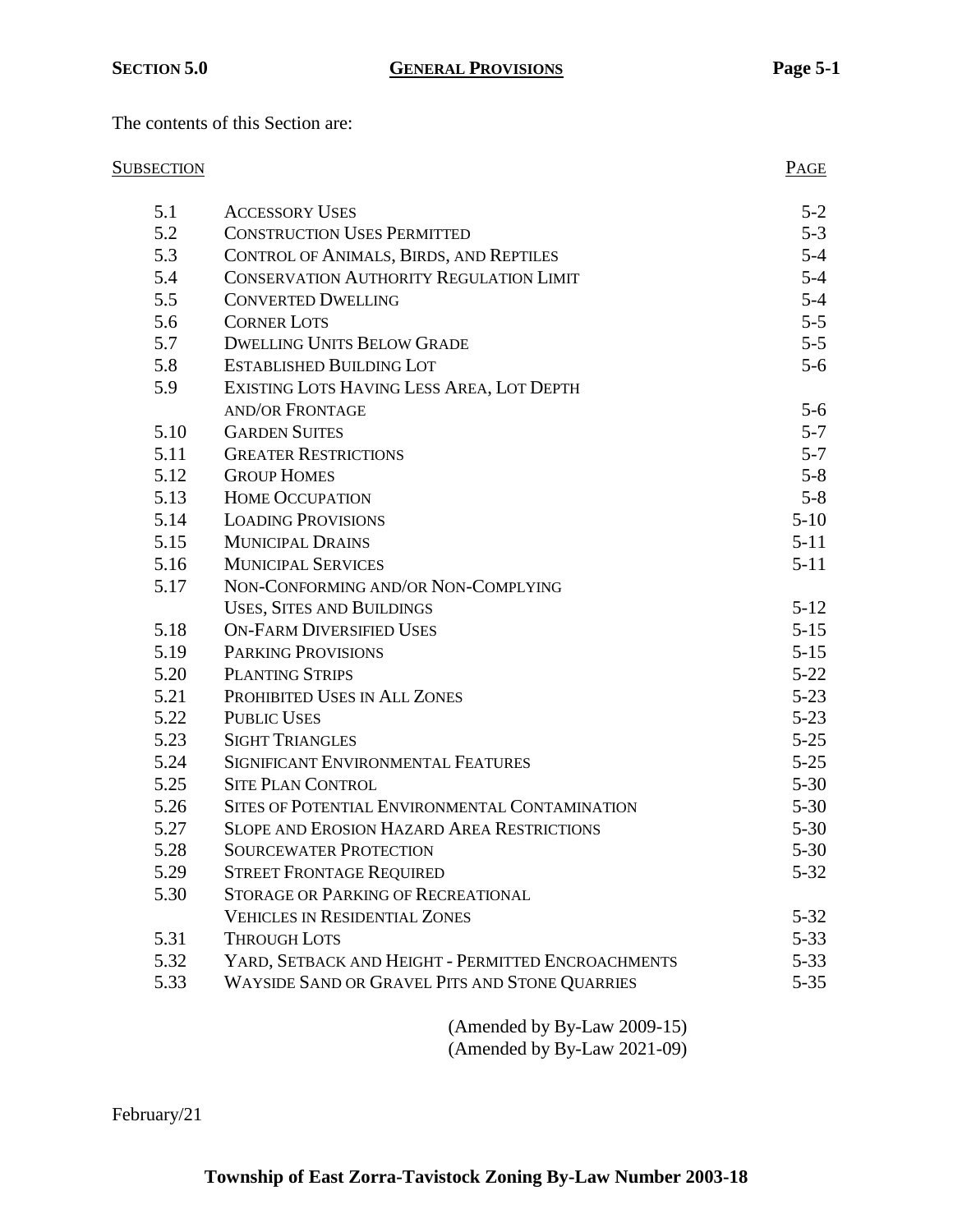## 5.1 **ACCESSORY USES, BUILDINGS AND STRUCTURES**

5.1.1 ACCESSORY USES, BUILDINGS AND STRUCTURES PERMITTED

Where this Zoning By-Law provides that a *lot* may be used or a *building* or *structure* may be *erected* or used for a particular purpose, that purpose shall include any *accessory building* or *structure* or *accessory use* provided that: (Amended by By-Law 2009-15)

- 5.1.1.1 it is not to be used for any occupation for gain or profit, except as permitted in this Zoning By-Law.
- 5.1.1.2 it is not to be used for human habitation, except as permitted in this Zoning By-Law; and
- 5.1.1.3 it complies with the provisions set out in Table 5.1.1.3 below, except where it is specifically regulated in this Zoning By-Law.

| <b>TABLE 5.1.1.3 - REGULATIONS FOR ACCESSORY USES</b> |                                                                                                                             |                                                                                                                                    |                                                                                                                                                                                                        |  |
|-------------------------------------------------------|-----------------------------------------------------------------------------------------------------------------------------|------------------------------------------------------------------------------------------------------------------------------------|--------------------------------------------------------------------------------------------------------------------------------------------------------------------------------------------------------|--|
| <b>Provision</b>                                      | <b>ER, RE and RR Zone</b>                                                                                                   | R1, R2 and R3 Zones                                                                                                                | <b>All Other Zones</b>                                                                                                                                                                                 |  |
| Permitted Location                                    | Any yard other than a<br>required <i>front yard</i> and<br>exterior side yard                                               | Any yard other than a<br>required <i>front yard</i> and<br>exterior side yard                                                      | To the rear of the required<br><i>Front yard</i> , in accordance with<br>the <i>yard</i> and <i>setback</i> provisions<br>of the zone in which such<br><i>building</i> or <i>structure</i> is located. |  |
| Minimum Distance<br>from Main Buildings               | 1.2 m $(3.9 \text{ ft})$                                                                                                    |                                                                                                                                    | $2.0 \text{ m}$ (6.6 ft)                                                                                                                                                                               |  |
| Maximum Height                                        | 5.5 m $(18 \text{ ft})$                                                                                                     | 4.0 m $(13.1 \text{ ft})$                                                                                                          | See appropriate Zone                                                                                                                                                                                   |  |
| Side Yard Setback                                     | 1.2 m $(3.9 \text{ ft})$                                                                                                    |                                                                                                                                    | See appropriate Zone                                                                                                                                                                                   |  |
| Lot Coverage                                          | 10% of <i>lot area</i> , or<br>$280 \text{ m}^2$ (3014 ft <sup>2</sup> ) of<br>gross floor area,<br>whichever is the lesser | 10% of the <i>lot area</i> , or<br>100 m <sup>2</sup> (1076.4 ft <sup>2</sup> ) of<br>gross floor area,<br>whichever is the lesser | See appropriate Zone                                                                                                                                                                                   |  |

(Amended by By-Law 2007-30)

(Amended by By-Law 2021-09)

- 5.1.2 Notwithstanding any provision of Table 5.1.1.3 to the contrary, the following provisions shall also apply:
	- i) on a residentially or entrepreneurially zoned *lot***,** one *accessory building*, not exceeding  $10 \text{ m}^2$  (107.6 ft<sup>2</sup>) in *gross floor area* may be excluded from the calculation of total *lot coverage*;

(Added by By-Law 2009-15)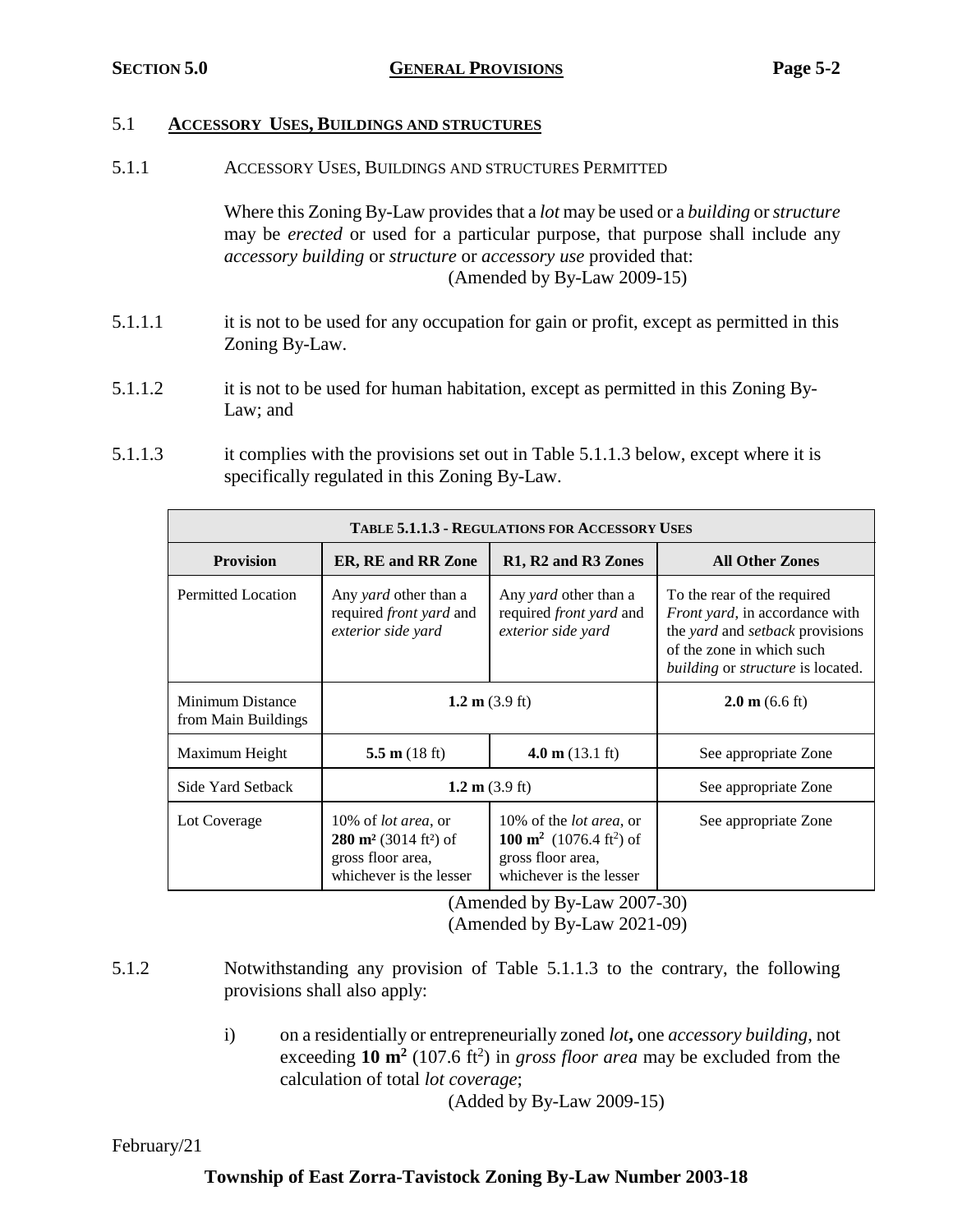ii) an *accessory building* not exceeding **10.0 m²** (107.6 ft²) in *gross floor area* shall be *setback* a minimum of **0.6 m** (2 ft) from an *interior side lot line* or *rear lot line.*

(Added by By-Law 2021-09)

iii) *buildings* or *structures*that are *accessory* to *uses* other than a *dwelling* will be subject to the maximum height provisions as specified in the zone in which they are located.

(Added by By-Law 2021-09)

# 5.1.3 EXCEPTIONS

The following *accessory uses* are not subject to the provisions of Table 5.1.1.3: awnings, clothes poles, flag poles, garden trellises, fences, retaining walls, central air conditioning units, heat pumps, air exchangers, or similar *accessory uses*;

# 5.1.4 SWIMMING POOLS

The area of an unenclosed swimming pool shall not be calculated in determining total *lot coverage*.

(Amended by By-Law 2009-15)

# 5.2 **CONSTRUCTION USES PERMITTED**

- 5.2.1 Any part of a *lot* may be used for temporary *buildings* or *structures* such as, a tool shed, development sales office, construction *trailer*, scaffold, or sign (but not a development marketing sales sign, unless otherwise permitted by a Sign Control By-Law) associated with construction work occurring on such *lot* provided that: (Amended by By-Law 2009-15)
- 5.2.1.1 the *building* or *structure* is only located on the *lot* for the duration of the construction work or as long as a valid building permit for such construction is in effect or for a period of (1) year whichever is the lesser;
- 5.2.1.2 the *building* or *structure* is located outside of any sight triangle; and
- 5.2.1.3 the *building* or *structure* is not used for human habitation.
- 5.2.1.4 the *building* or *structure* is outside of an Environmental Protection (EP)1 or Environmental Protection 2 (EP2) Overlay.

(Amended by By-Law2021-09)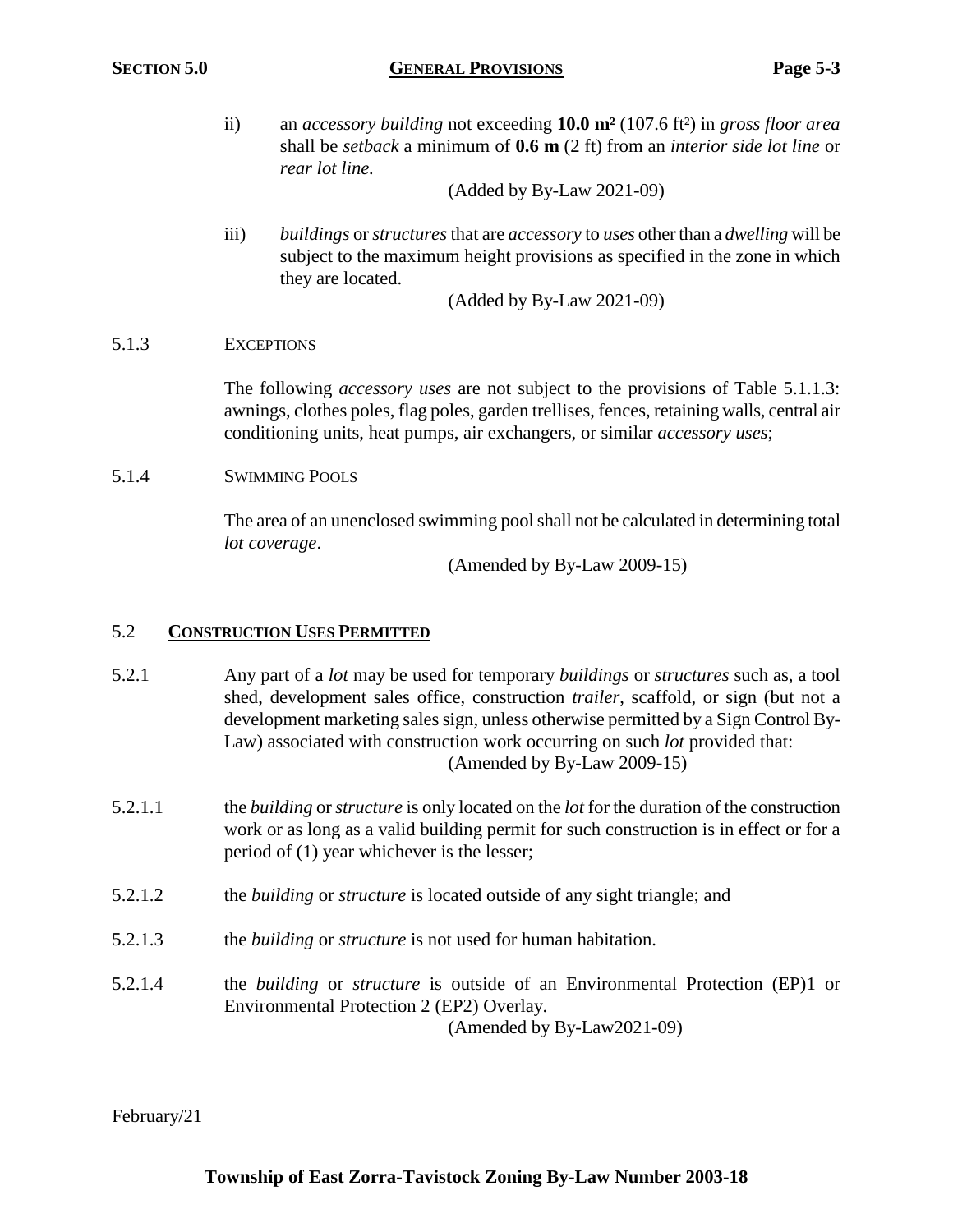## 5.3 **CONTROL OF ANIMALS, BIRDS AND REPTILES**

Where an Animal Control By-Law has been passed by the Township, then within any Zone, except within any Agricultural Zone defined in this Zoning By-Law, the prohibition or regulation of the keeping of animals, birds or reptiles, shall be controlled by such By-Law.

## 5.4 **Conservation Authority Regulation Limit**

The Conservation Authority Regulation Limit applies to lands where regulations are in effect pursuant to the Conservation Authorities Act. This area is shown as a dotted line on Schedule "A" of this Zoning By-Law.

(Added by By-Law 2021-09)

# 5.4.1 **Limitations on Permitted Uses**

Notwithstanding any provisions of the underlying zone, where regulations are in effect pursuant to the Conservation Authorities Act, no *building* or *structure*, with the exception of those designated, *used* or intended for floor or erosion control purposes, shall be *erected* or *used* on lands which exhibit a hazardous condition as a result of their instability, susceptibility to flooding, erosion, subsidence, inundation, or presence of organic soils or steep slopes, unless a permit or other permission has been obtained from the Conservation Authority having jurisdiction.

(Added by By-Law 2021-09)

## 5.5 **CONVERTED DWELLINGS**

5.5.1 IDENTIFICATION OF THE ZONE

A *converted dwelling* is permitted subject to a zoning by-law amendment and will be identified by adding the -C suffix to the parent Zone.

(Amended by By-Law 31-09)

5.5.2 MINIMUM LOT AREA

Where *sanitary sewers* are not available **0.4 ha** (1 ac)

Where served by both *sanitary sewers* and public water supply

 $(6,458.5 \text{ ft}^2)$ 

5.5.3 MINIMUM DWELLING SIZE

Conversion of an *existing single detached dwelling* to two *dwelling units* will only be permitted provided that the *existing dwelling* has a minimum *gross floor area* of **140 m<sup>2</sup>** (1,508 ft<sup>2</sup>).

(Amended by By-Law 2021-09)

February/21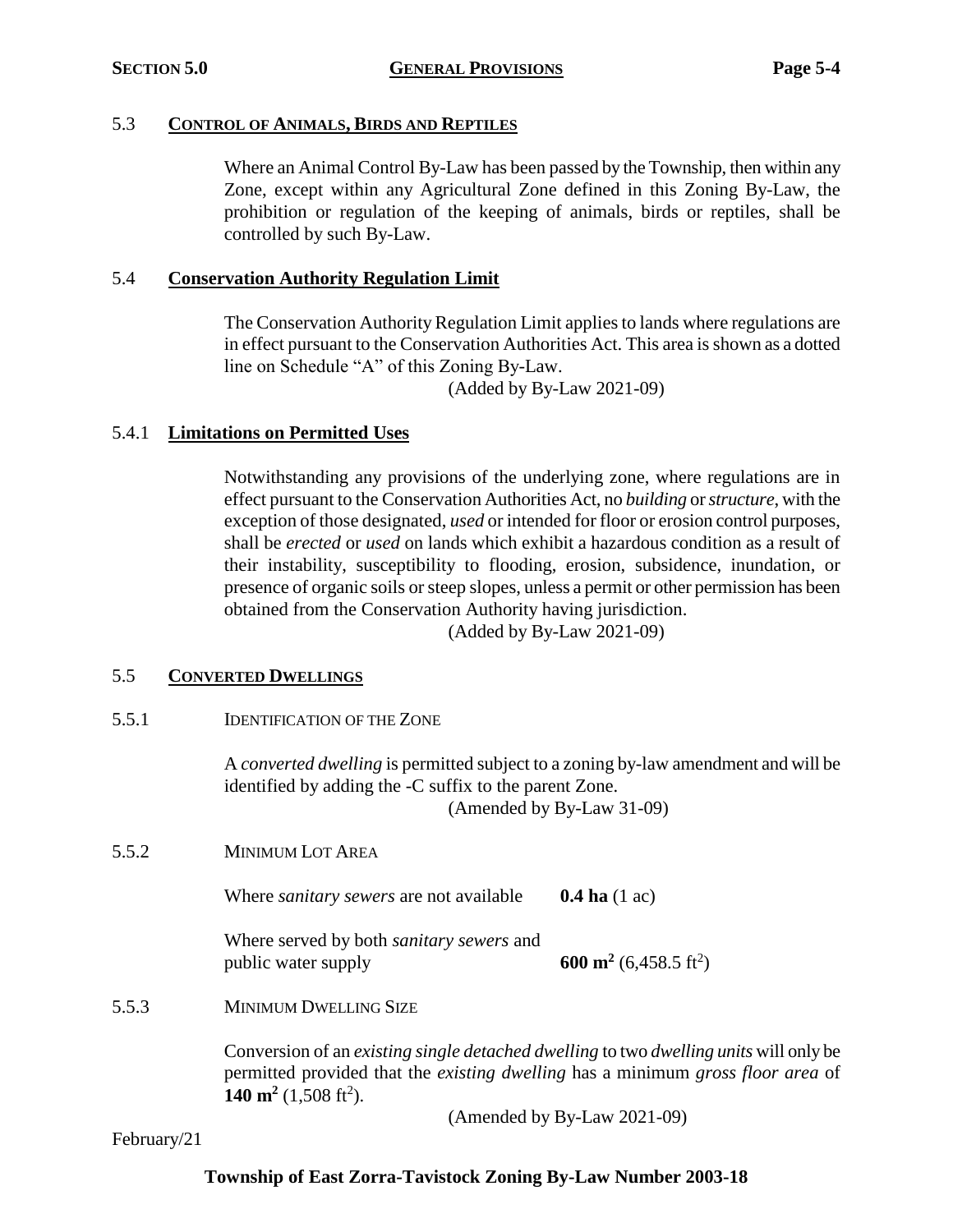## 5.5.4 ZONE REQUIREMENTS

The *converted dwelling* shall comply with all other residential use zone provisions of the zone in which such *converted dwelling* is located.

## 5.5.5 LOCATION

For *converted dwellings*located outside of a settlement as defined in Section 2.7.2.1, the *dwelling* shall be required to satisfy the minimum distance separation requirements, as determined through the application of *the Minimum Distance Separation Formula I (MDS I)*, in accordance with Section 2.7, prior to permitting the conversion to two *dwelling units*.

*Dwellings* located within a settlement defined in Section 2.7.2.1 shall be required to satisfy the MDS I **or** not further reduce an *existing* insufficient *setback* relative to the MDS I, whichever is the lesser.

(Amended by By-Law 2009-15)

## 5.5.6 ALTERATIONS TO DWELLING

Alterations to an *existing single detached dwelling* shall not have the effect of increasing the *gross floor area* of the *existing dwelling* by more than 25% in order to allow the conversion to two *dwelling units*.

(Amended by By-Law 2009-15)

### 5.5.7 EXTERIOR STAIRWAYS

There shall be no exterior stairways except for one open fire escape, provided that it is located in the *rear yard* or *interiorside yard*. (Amended by By-Law 2021-09)

## 5.6 **CORNER LOT**

Where a residential building in a Residential Zone is located on a *corner lot,* the requirements of this By-Law for a minimum *interior side yard* and minimum *rear yard* may be interchanged.

(Added by By-law 2021-09)

## 5.7 **DWELLING UNITS BELOW GRADE**

No *dwelling units* shall be created in a *cellar* or *basement*, where the *building* or *structure* is located within the floodplain of any *watercourse* or *municipal drain.* (Amended by By-Law 2021-09)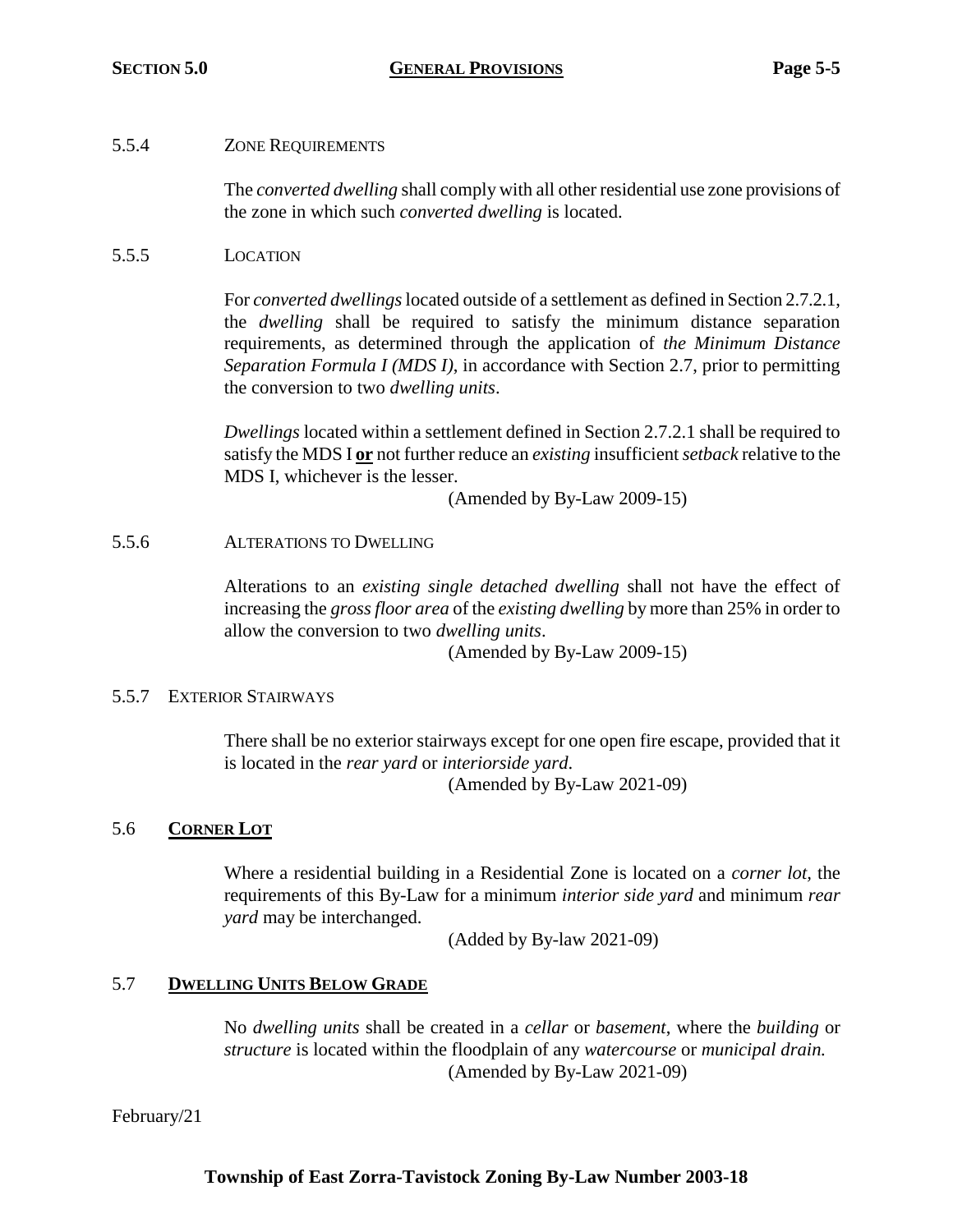## 5.8 **ESTABLISHED BUILDING LINE**

Notwithstanding any provisions of this Zoning By-Law to the contrary, where a *single detached*, *semi-detached* or *duplex dwelling* or an *accessory use* thereto is to be *erect*ed in a built up area and there is an *established building line*, such *dwelling* or *accessory use* may be *erected* closer to the *street line* or the centre line of the *street*, as the case may be, than required by this Zoning By-Law, provided such *dwelling* or *accessory use* is not *erected* closer to the *street line* or to the centre line of the *street*, as the case may be, than the *established building line* on the date of passing of this Zoning By-Law. In no event shall any *building* or *structure* be *erect*ed closer than **3 m** (9.8 ft) to the *front lot line*. (Added by By-Law 2009-15)

## 5.9 **EXISTING LOTS HAVING LESS AREA, LOT DEPTH, AND/OR FRONTAGE**

5.9.1 Where a *lot* having a *lot area***,** *lot depth*, and/or *lot frontage* of not more than 20% less than that required in this Zoning By-Law is held under distinct and separate ownership from abutting *lots***,** as shown by a registered conveyance in the records of the Registry or Land Titles Office at the date of the passing of this Zoning By-Law, or where such a *lot* is created as a result of an expropriation, such smaller *lot* may be used and a *building* or *structure* may be *erect*ed, *altered* or used on such smaller *lot*, provided that all other requirements of this Zoning By-Law are complied with.

## 5.9.2 EXISTING LOTS IN AN A2 ZONE

Notwithstanding any other provisions of this Zoning By-Law to the contrary, in an A2 Zone, where a *lot* having a *lot area* of at least **16 ha** (39.5 ac) is held under distinct and separate ownership from abutting *lots* as shown by a registered conveyance in the records of the Registry Office on the 17<sup>th</sup> day of August, 1988, or such *lot* results from a *boundary adjustment*, such smaller *lot* may be used and a *building* or *structure* may be *erect*ed, *altered* or used on such smaller *lot*, provided that all other requirements of this Zoning By-Law are complied with. (Amended by By-Law 2009-15)

5.9.3 EXISTING RESIDENTIAL LOTS

Notwithstanding any other provisions of this Zoning By-Law to the contrary, where a *lot* is zoned RE, RR, R1 or R2, and contained within one of the following registered plans: M-21, 41M-115 and 41M-161, or such *lot* was created by the Oxford County Land Division Committee or Oxford County Council through Part Lot Control or a decision of the Ontario Municipal Board, and where such *lot* has lesser *lot area*, *lot frontage* and/or *lot depth* than required by this Zoning By-Law, such smaller *lot* may be used and a *building* or *structure* may be *erect*ed, altered or used on such smaller *lot*, provided that all other requirements of this Zoning By-Law are complied with.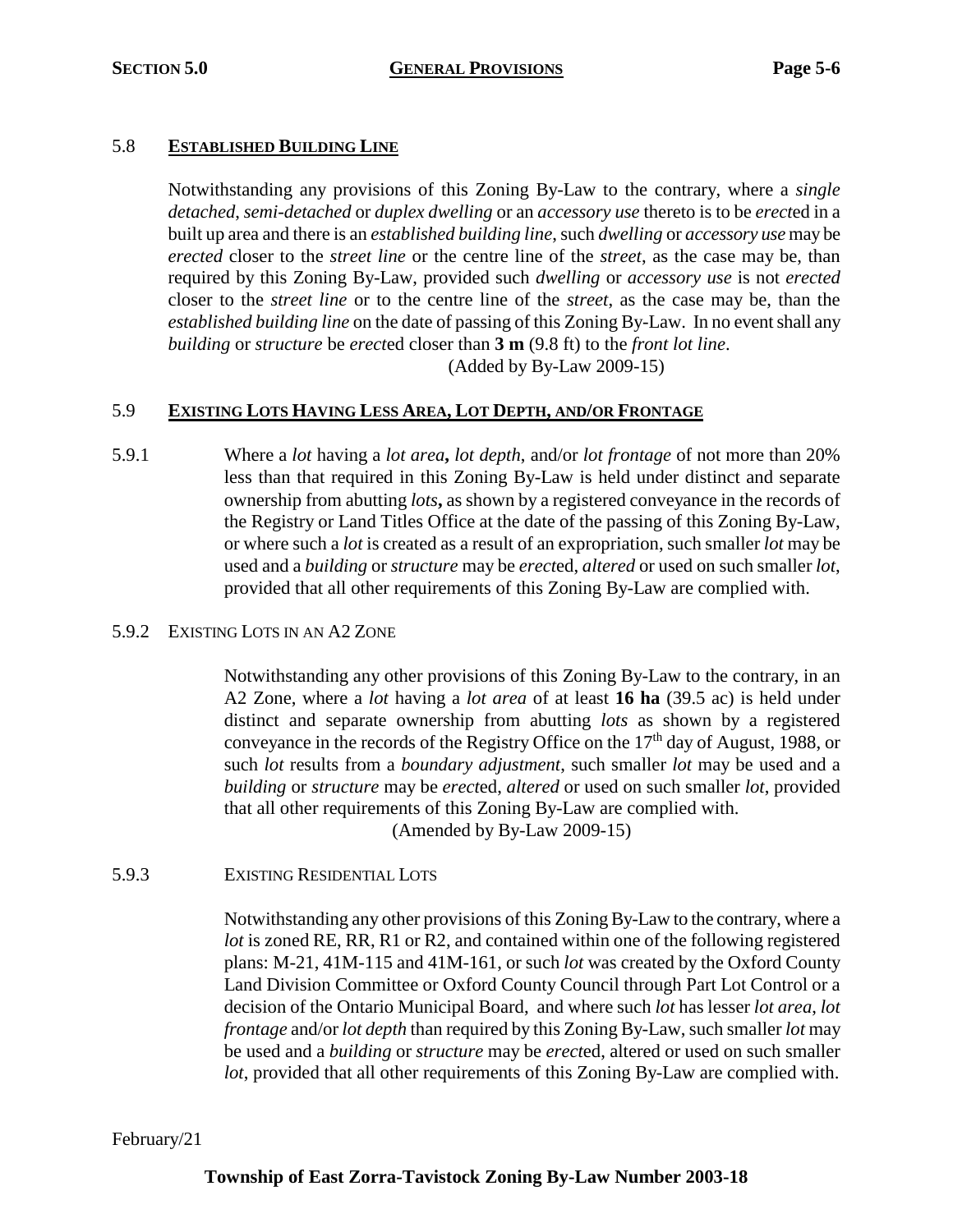## 5.10 **GARDEN SUITES**

5.10.1 ZONING AMENDMENT REQUIRED

Prior to placing a *garden suite* on a *lot*, an amendment to this Zoning By-Law under Section 39 of the Planning Act, R.S.O. 1990, as amended, will be required. The bylaw will prescribe the period of time, up to ten years, authorizing the temporary *use*  of the *garden suite*.

5.10.2 GARDEN SUITE OCCUPANCY

The *garden suite* shall be occupied by:

- the retired parents or grandparents of a *lot* owner or the *lot* owner's spouse, or
- the retiring lot owner provided that the main *dwelling* is occupied by the son, daughter or grandchild of the retiring lot owner.

## 5.10.3 LOCATION OF GARDEN SUITE

A *garden suite* located on *lots* outside of a settlement, as defined in Section 2.7.2.1, shall be required to satisfy the minimum distance separation requirements as determined through the application of the *Minimum Distance Separation Formula I (MDS I)*.

(Amended by By-Law 2007-30)

A *garden suite* located within a Rural Cluster, as defined in Section 2.7.2.1, shall be required to satisfy the MDS I **or** not further reduce an *existing* insufficient *setback* relative to the MDS I, whichever is the lesser.

5.10.4 ZONE REQUIREMENTS

The *garden suite* shall be placed to the rear or side of the main *dwelling* on the *lot* and shall comply with the zone requirements of the zone in which such *garden suite*  is located.

5.10.5 HEIGHT AND GROUND FLOOR AREA REQUIREMENTS

Notwithstanding the requirements of Section 5.9.4, the *garden suite* shall not exceed one *storey* in *height* and shall have a minimum *gross floor area* of **50 m<sup>2</sup>** (538.2 ft<sup>2</sup> ) and a maximum *gross floor area* of **70 m<sup>2</sup>** (753.5 ft<sup>2</sup> ) and shall be portable.

# 5.11 **GREATER RESTRICTIONS**

This Zoning By-Law shall not be effective to reduce or mitigate any restrictions lawfully imposed by a governmental authority having jurisdiction to make such restrictions.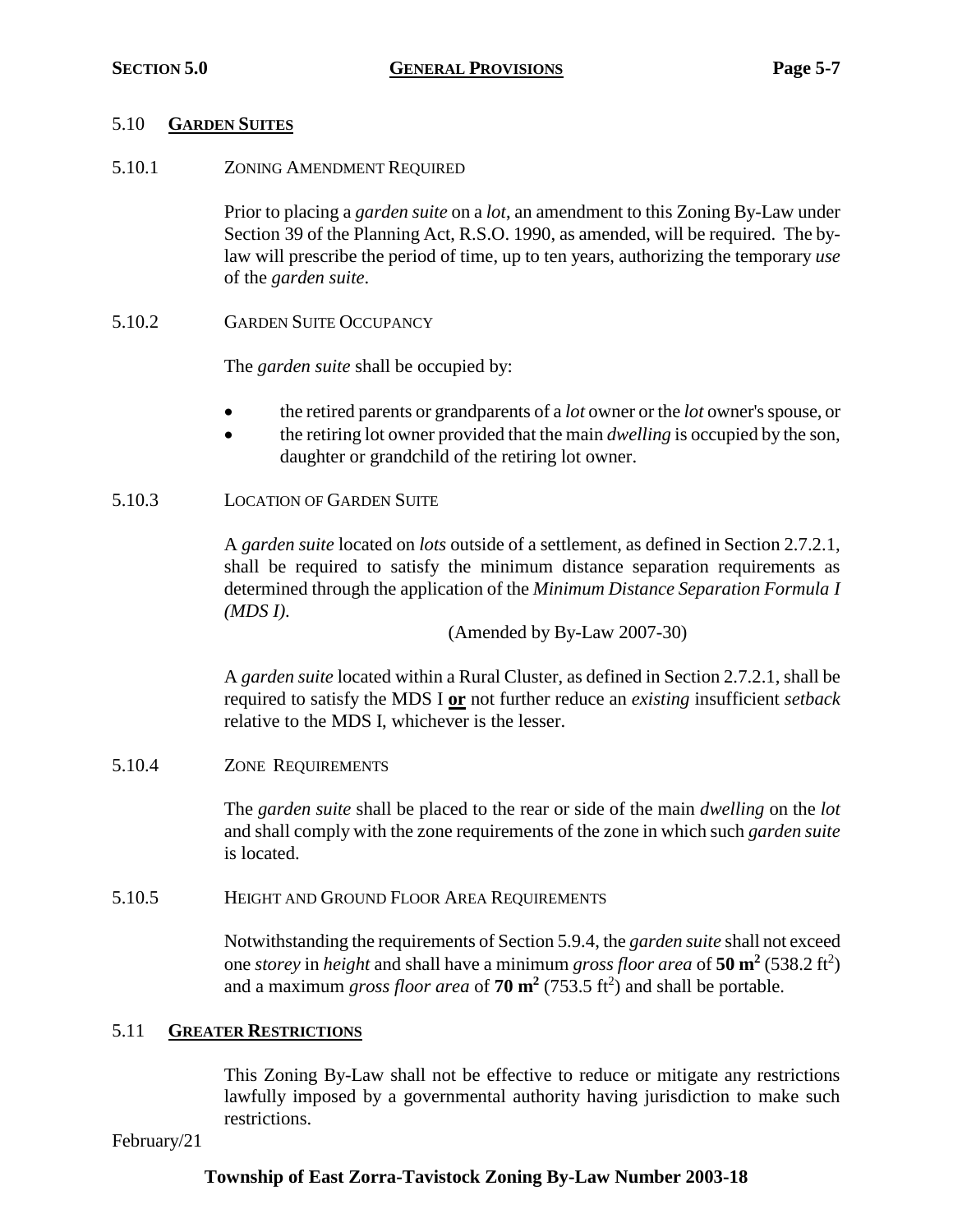## 5.12 **GROUP HOMES**

5.12.1 WHERE PERMITTED

*Group homes* may be permitted in the following zones, subject to a Zoning By-Law amendment:

- a) the Limited Agricultural Zone (A1) and the General Agricultural Zone (A2); and
- b) Residential Type 1 (R1), Central Commercial (CC) and Insitutional (I) Zones, where the *lot* is served by *sanitary sewers* and public water supply.
- 5.12.2 LOCATION OF GROUP HOME

*Group homes* hereafter *erected* outside of a designated settlement, as defined in Section 2.7.2.1, shall meet the minimum distance separation requirements as determined through the application of the *Minimum Distance Separation Formula I (MDS I)*, in accordance with Section 2.7 of this Zoning By-Law.

## 5.12.3 ZONE REQUIREMENTS

A *group home* shall comply with the zone provisions for *dwellings* permitted in the zone in which such *use* is located.

## 5.13 **HOME OCCUPATION**

## 5.13.1 WHERE PERMITTED

A *home occupation* is permitted subject to complying with all appropriate zoning provisions in all zones permitting a residential *dwelling unit* and shall be permitted within the residential *dwelling unit* and/or an *accessory building*.

5.13.2 FLOOR AREA LIMIT

Not more than the cumulative total of 25 m<sup>2</sup> (269.1 ft<sup>2</sup>) of *gross floor area* of the residential *dwelling unit* and/or *accessory building* shall be used for the purposes of the *home occupation use.*

5.13.3 STORAGE, DISPLAY AND SIGNAGE

There shall be no external storage of goods or materials and no external display or advertising other than one sign with an area of not more than  $1 \text{ m}^2$  (10.8 ft<sup>2</sup>).

Mar. 31/21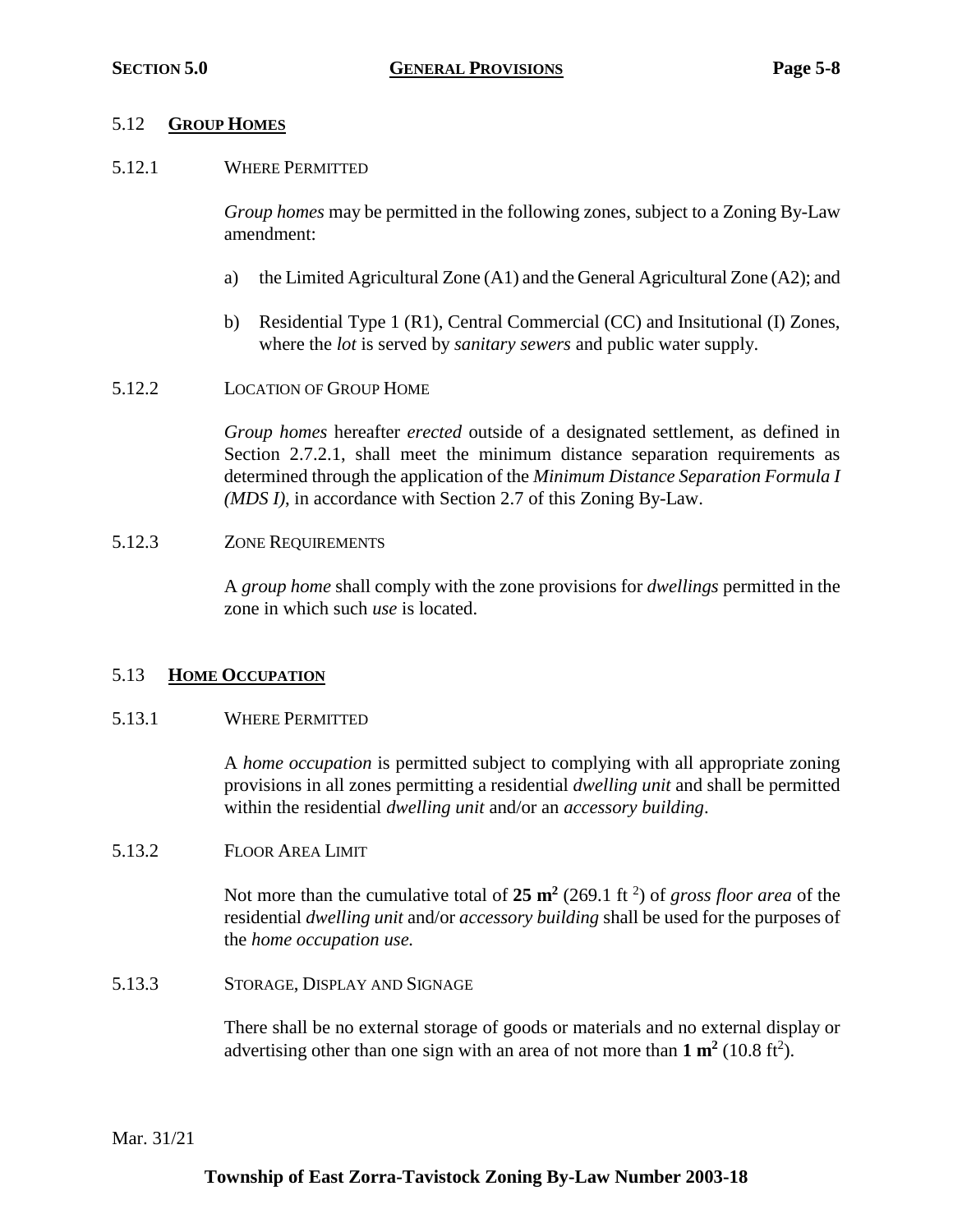## 5.13.4 EMPLOYEES

A maximum of one *person*, other than a *person* residing on the *lot*, may be employed by the *home occupation*.

(Amended by By-Law 2009-15)

## 5.13.5 RETAIL SALES AND SHIPPING AND RECEIVING

Retail sale of items made in the *home occupation* or items which are accessory and pertain directly to the *home occupation* is permitted.

The *home occupation* shall not include the shipping or receiving of goods or material by commercial *motor vehicles* greater than 4,000.0 kg (8,818.3 lbs) gross vehicle weight.

(Amended by By-Law 2009-15)

## 5.13.6 REPAIR USES

Repair of goods shall be prohibited, except for household appliances and electronic equipment as part of an approved *home occupation*.

(Amended by By-Law 2009-15)

5.13.7 BED AND BREAKFAST ESTABLISHMENT

A *bed* and *breakfast establishment* shall be considered a *home occupation* where located in a *single detached dwelling* house. Notwithstanding the *gross floor area*  limit for a *home occupation* in subsection 5.13.2, a *bed* and *breakfast establishment* shall be limited to three *guest rooms*.

## 5.13.8 HOME DAYCARE

A home daycare, located in a *single-detached*, a *semi-detached dwelling*, a *duplex dwelling* or a *converted dwelling* with accommodation for up to and including 5 children, shall be considered a *home occupation*. The *gross floor area* limit for a *home occupation* in subsection 5.13.2, shall not apply to a home daycare.

## 5.13.9 ZONE REQUIREMENTS

The *home occupation* shall comply with all other zone requirements of the zone in which such *home occupation* is located.

Mar. 31/21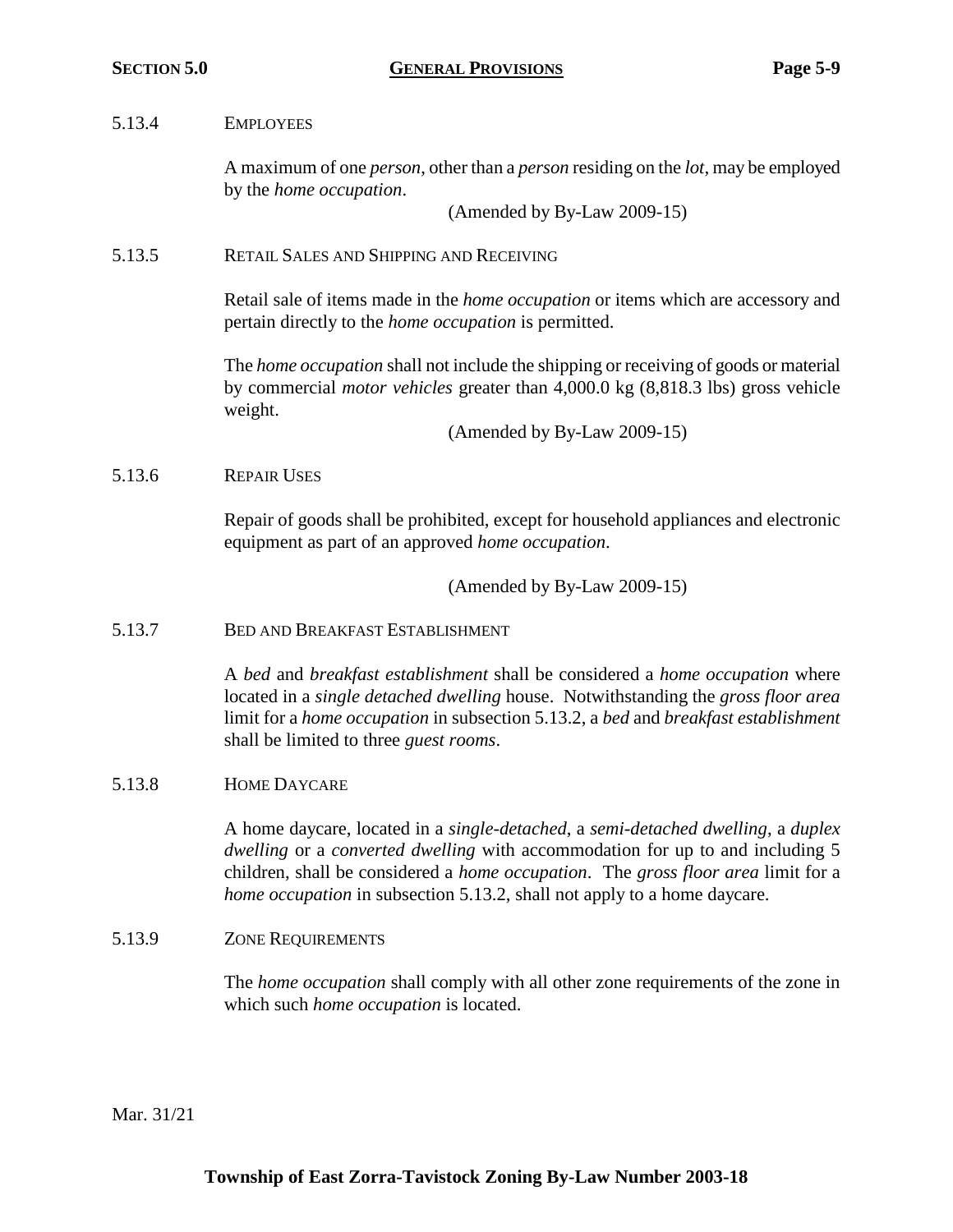## 5.14 **LOADING PROVISIONS**

## 5.14.1 LOADING SPACES REQUIRED

The owner or occupant of any *lot***,** *building* or *structure* in a Commercial, Institutional, Industrial, Village, Agri-Business or Recreational Zone, *erect*ed or used for any purpose involving the receiving, shipping, loading or unloading of *persons*, animals goods, wares and merchandise and raw materials shall provide and maintain at the premises, on the *lot* occupied by the *building* or *structure* and not forming part of a *street* or *lane*, within the zone in which such *use* is located, loading or unloading facilities in accordance with the rates set out in Table 5.14.1.

| <b>TABLE 5.14.1 - LOADING SPACE REQUIREMENTS</b>                                     |                                                                                                                                                                                                                                                                         |   |  |
|--------------------------------------------------------------------------------------|-------------------------------------------------------------------------------------------------------------------------------------------------------------------------------------------------------------------------------------------------------------------------|---|--|
| Zone                                                                                 | <b>Number of Loading</b><br><b>Spaces Required</b><br><b>Gross Floor Area</b>                                                                                                                                                                                           |   |  |
| Commercial.<br>Institutional, Industrial,<br>Village, Agri-Business,<br>Recreational | 350-2,000 m <sup>2</sup> (3,767.5-21,528.5 ft <sup>2</sup> )<br>2,001-6,500 m <sup>2</sup> (21,539.3-69,967.7 ft <sup>2</sup> )<br>6,501-12,000 m <sup>2</sup> (69,978.5-129,171.2 ft <sup>2</sup> )<br>greater than 12,000 m <sup>2</sup> (129,171.2 ft <sup>2</sup> ) | 4 |  |

## 5.14.2 STANDARDS FOR LOADING SPACES

All loading spaces must be rectangular and comply with the provisions of Table 5.14.2 below:

| <b>TABLE 5.14.2 - LOADING SPACE STANDARDS</b> |                                                                                                                                                                                       |  |  |
|-----------------------------------------------|---------------------------------------------------------------------------------------------------------------------------------------------------------------------------------------|--|--|
| <b>Design Provision</b>                       | Minimum Standard                                                                                                                                                                      |  |  |
| Length                                        | $9.0 \text{ m}$ (29.5 ft)                                                                                                                                                             |  |  |
| Width                                         | $3.5 \text{ m}$ (11.5 ft)                                                                                                                                                             |  |  |
| <b>Vertical Clearance</b>                     | $4.0 \text{ m}$ (13.1 ft)                                                                                                                                                             |  |  |
| Location                                      | <b>1.5 m</b> (4.9 ft) from <i>interior side lot</i> and<br>rear lot lines and a minimum distance of<br>10 m $(32.8 \text{ ft})$ from the <i>front</i> or <i>exterior</i><br>lot line. |  |  |
| Access Driveway Width                         | 6.0 m $(19.7 \text{ ft})$                                                                                                                                                             |  |  |

## 5.14.3 LOADING SPACE CALCULATION

The *gross floor area* shall be used for the purposes of calculating the requirement to provide loading spaces.

Mar. 31/21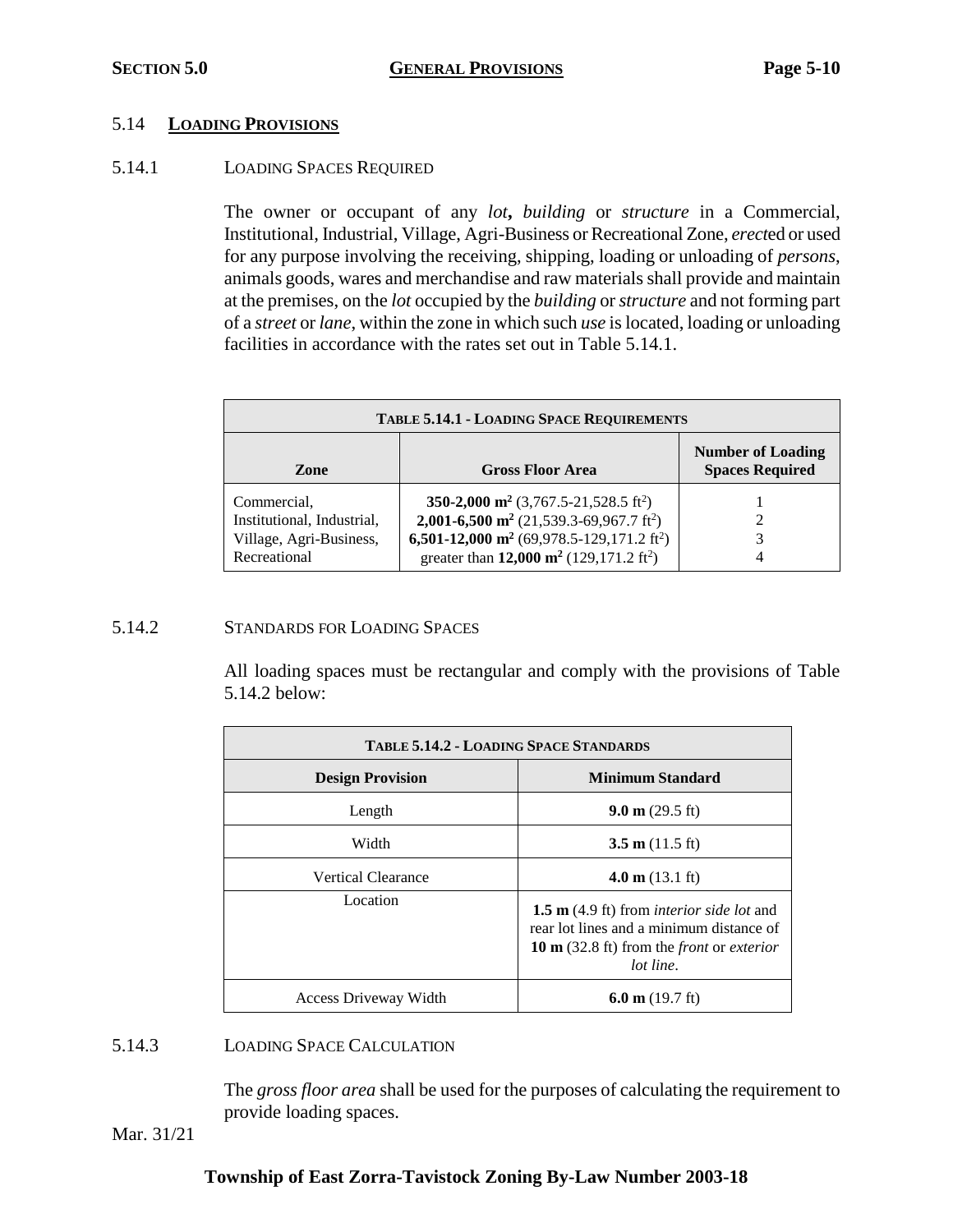## 5.14.4 LOADING SPACE SURFACE

The *driveways* and loading spaces shall be constructed of asphalt, concrete, portland cement binder, recycled asphalt, or a stable surface of material such as crushed stone or gravel which is maintained or treated so as to prevent the raising of dust or loose particles.

(Amended by By-Law 2009-15)

## 5.14.5 ADDITIONS TO BUILDING

The loading space requirements referred to herein shall not apply to any *building* in existence at the date of passing of this Zoning By-Law so long as the *gross floor area* as it existed at such date is not increased. If an addition is made to the *building* or *structure* which increases the *gross floor area*, then additional loading spaces shall be provided as required by subsection 5.14.1 of the By-Law for such addition.

## 5.15 **MUNICIPAL DRAINS**

No *buildings* or *structures* shall be *erect*ed within **15.0 m** (49.2 ft) from the top-ofbank of any open *municipal drain* within the limits of the *Corporation*. In addition to the foregoing, no *person* shall use any *lot* or *erect*, *alter* or use any *building* or *structure* within **5.0 m** (16.4 ft) of an enclosed *municipal drain*, with the exception of any livestock barn and/or manure storage facility, which shall be located a minimum of **15.0 m** (49.2 ft) from an enclosed *municipal drain*, and *buildings* or *structures* within a designated settlement area which shall be located a minimum of **3.0 m** (9.8 ft) for an enclosed *municipal drain*.

> (Amended by By-Law 2007-30) (Amended by By-Law 2009-15) (Amended by By-Law 2021-09)

## 5.16 **MUNICIPAL SERVICES**

- 5.16.1 No land shall be used or built upon within a serviced settlement area and no building or structure shall be erected, used or expanded for any purpose unless the land is serviced by municipal services (municipal water, sanitary sewers, drainage systems and improved streets) which meet the municipal standards in effect and have adequate capacity to service the use or development.
- 5.16.2 Notwithstanding the foregoing, the following may be permitted without full municipal services:

(Added by By-Law 2021-09)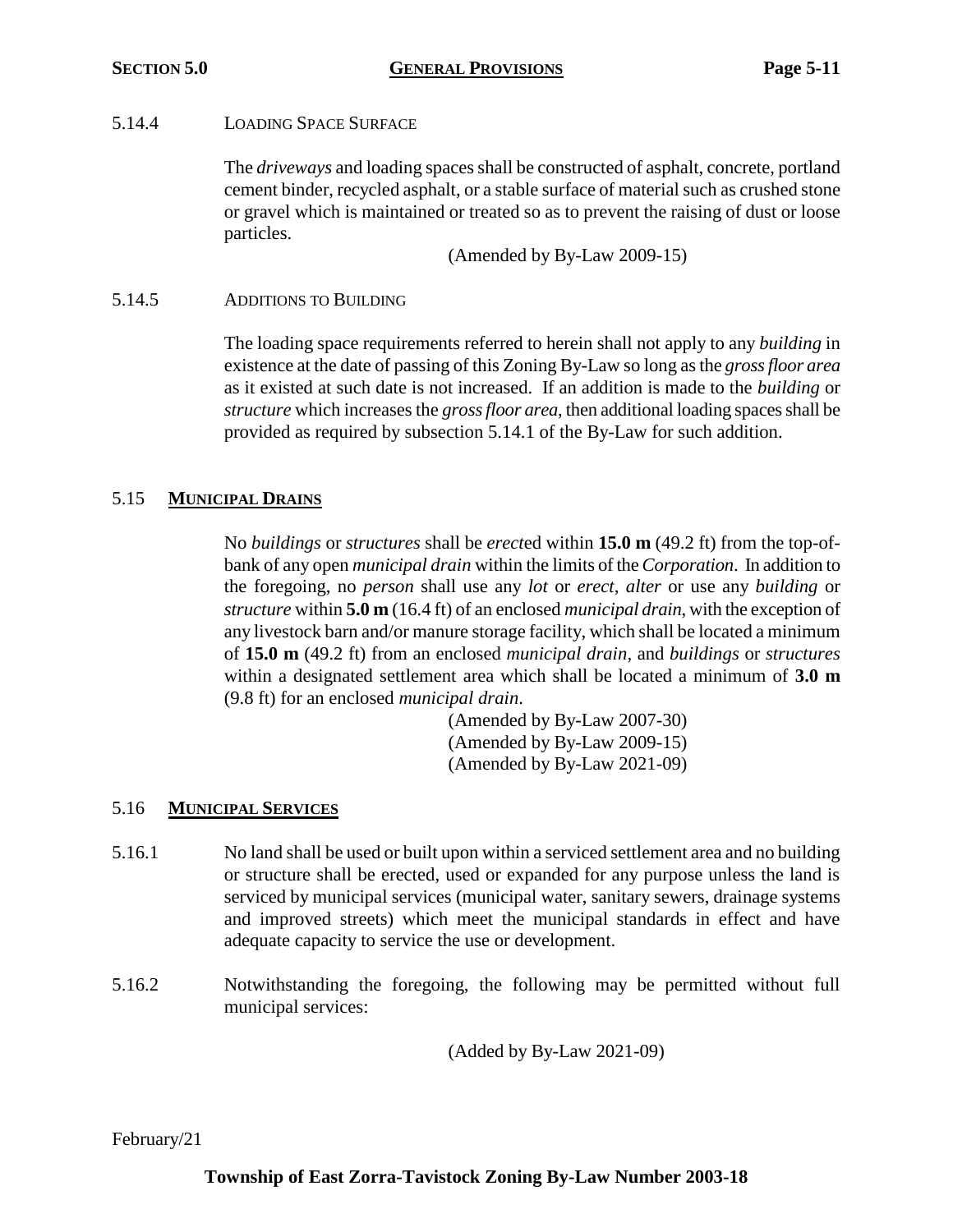- 5.16.2.1 Additions to existing residential dwellings and construction of buildings and structures accessory to existing residential dwellings, provided the said additions and/or accessory buildings comply will all other provisions of the zone in which the dwelling is located and do not require any other approval under the Planning Act, R.S.O. 1990 and that the addition has been reviewed and approved by the septic approval authority.
- 5.16.2.2 Mobile food vending units shall not be required to connect to municipal services. (Added by By-Law 2021-09)

## 5.17 **NON-CONFORMING AND/OR NON-COMPLYING USES, SITES AND BUILDINGS**

5.17.1 CONTINUATION OF EXISTING USES

The provisions of this Zoning By-Law shall not prevent the *use* of any *lot*, *building* or *structure* for any purpose prohibited by this Zoning By-Law if such *lot*, *building* or *structure* was lawfully used for such purpose on the date of passing of this Zoning By-Law, and provided that it continues to be used for that purpose.

For the purposes of Section 5.16, a barn used for housing livestock shall be deemed to comply, provided that it continues to be used to house the same type of livestock as it did on the date of passing of this Zoning By-Law.

5.17.2 NON COMPLYING BUILDING LOCATION

Notwithstanding any provisions of this Zoning By-Law to the contrary, any *building* or *structure*, which lawfully existed at the date of passing of this Zoning By-Law, shall be deemed to comply with the relevant provisions of this Zoning By-Law pertaining to *setbacks* from a *streetline*, *yards* and *lot coverage*, provided that no portion of any such *building* or *structure* encroaches on any abutting road allowance or *lot*. Extensions or additions to any such *building* or *structure* shall still be subject to the provisions of Section 5.16.6.

(Amended by By-Law 2009-15)

5.17.3 BUILDING PERMIT ISSUED

The provisions of this Zoning By-Law shall not apply to prevent the *erectio*n or *use*  for a purpose prohibited by this Zoning By-Law of any *building* or *structure*, the plans for which have been approved, prior to the date of passing of this Zoning By-Law by the *Chief Building Official*, so long as the *building* or *structure* when *erect*ed is used and continues to be used for the purpose for which it was *erected* and provided the *erection* of such *building* or *structure* is commenced within 6 months after the date of passing of this Zoning By-Law and such *building* or *structure* is completed within a reasonable time after the *erection* thereof is commenced.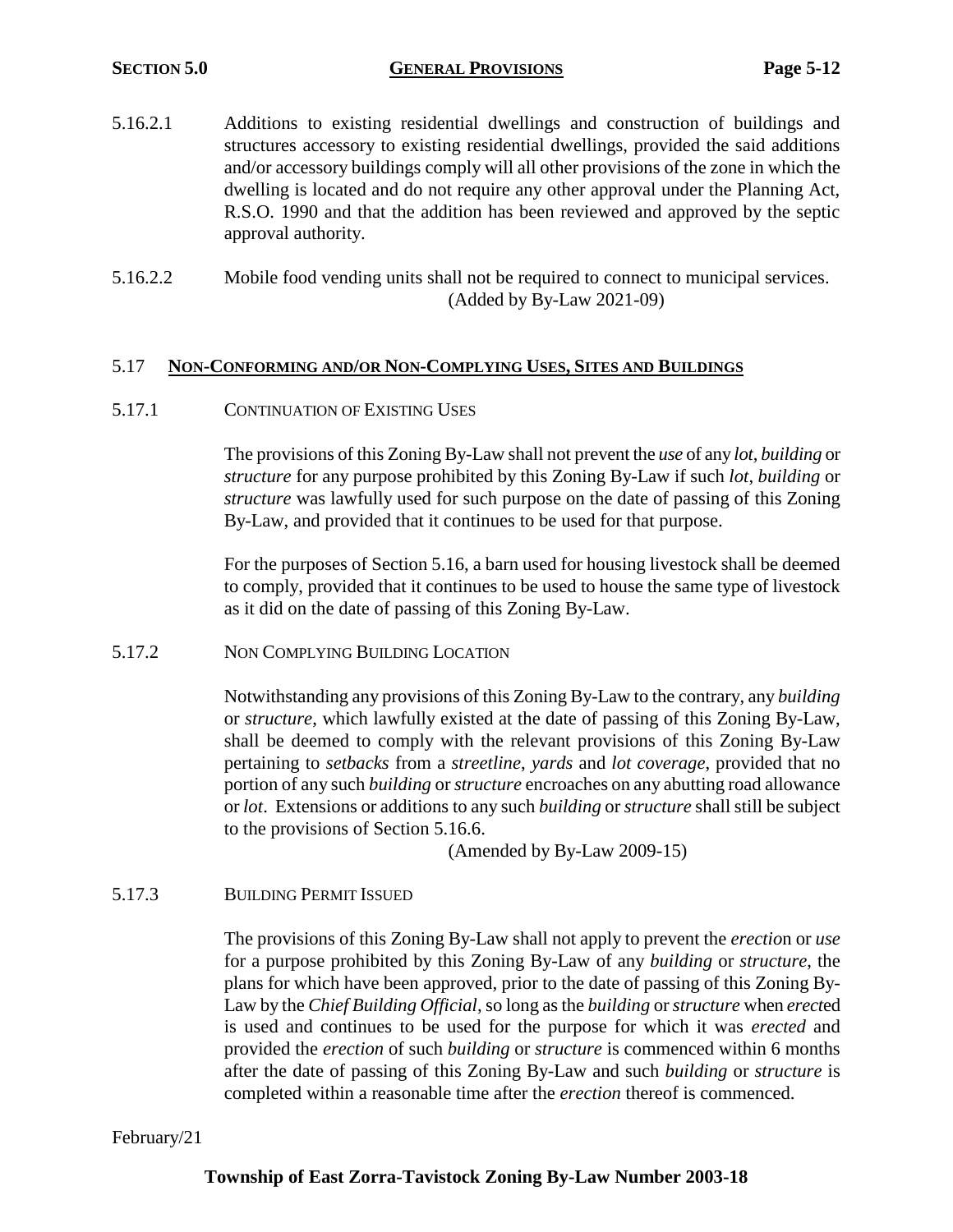5.17.4 STRENGTHENING OF NON-CONFORMING AND/OR NON-COMPLYING BUILDINGS

|                         | Nothing in this Zoning By-Law shall prevent the strengthening to a safe condition<br>any building or structure or part of any non-conforming and/or non-complying<br>building or structure provided that the alteration or repair does not increase the<br>height, size or volume of the building or structure or change the use of the building<br>or structure. |
|-------------------------|-------------------------------------------------------------------------------------------------------------------------------------------------------------------------------------------------------------------------------------------------------------------------------------------------------------------------------------------------------------------|
|                         | For the purposes of this Zoning By-Law, a barn used for housing livestock shall be<br>deemed to comply with this provision, provided that it continues to be used to house<br>the same type of livestock as it did on the date of passing of this Zoning By-Law.<br>(Amended by By-Law 2009-15)                                                                   |
| 5.17.5                  | REPLACEMENT OF NON-CONFORMING OR NON-COMPLYING BUILDINGS                                                                                                                                                                                                                                                                                                          |
|                         | Where a non-conforming and/or non-complying building or structure is damaged or<br>demolished due to an accidental cause, or is in a poor state of repair, as determined<br>by a qualified professional, nothing in this Zoning By-Law shall prevent the<br>replacement of the non-conforming or non-complying building or structure provided<br>that:            |
|                         | (Amended by By-Law 2009-15)                                                                                                                                                                                                                                                                                                                                       |
| 5.17.5.1                | the <i>building</i> or <i>structure</i> is occupied by the same <i>use</i> , or by a permitted <i>use</i> ; and                                                                                                                                                                                                                                                   |
| 5.17.5.2                | the <i>building</i> or <i>structure</i> is located on or within the limits of the foundation walls of<br>the <i>building</i> or <i>structure</i> as they <i>existed</i> prior to such destruction; and                                                                                                                                                            |
| 5.17.5.3                | the <i>height</i> and floor area of such replacement does not exceed the <i>height</i> and floor<br>area of the <i>building</i> as it <i>existed</i> prior to such destruction; and                                                                                                                                                                               |
| 5.17.5.4                | the <i>building</i> or <i>structure</i> does not encroach on a municipal road allowance; and                                                                                                                                                                                                                                                                      |
| 5.17.5.5                | the <i>building</i> or <i>structure</i> is replaced and reoccupied within one year of such<br>destruction;                                                                                                                                                                                                                                                        |
| 5.17.5.6                | the building or structure does not further reduce an existing deficient MDS II setback.<br>(Added by By-Law 2003-07)                                                                                                                                                                                                                                              |
| 5.17.6                  | EXTENSIONS TO NON-COMPLYING BUILDINGS                                                                                                                                                                                                                                                                                                                             |
|                         | Nothing in this Zoning By-Law shall prevent an extension or addition being made to<br>non-complying building or structure provided that:                                                                                                                                                                                                                          |
| 5.17.6.1<br>February/21 | the use, building or structure existed at the date of passing of this Zoning By-Law but<br>does not comply with one or more of the zone provisions of this Zoning By-Law; and                                                                                                                                                                                     |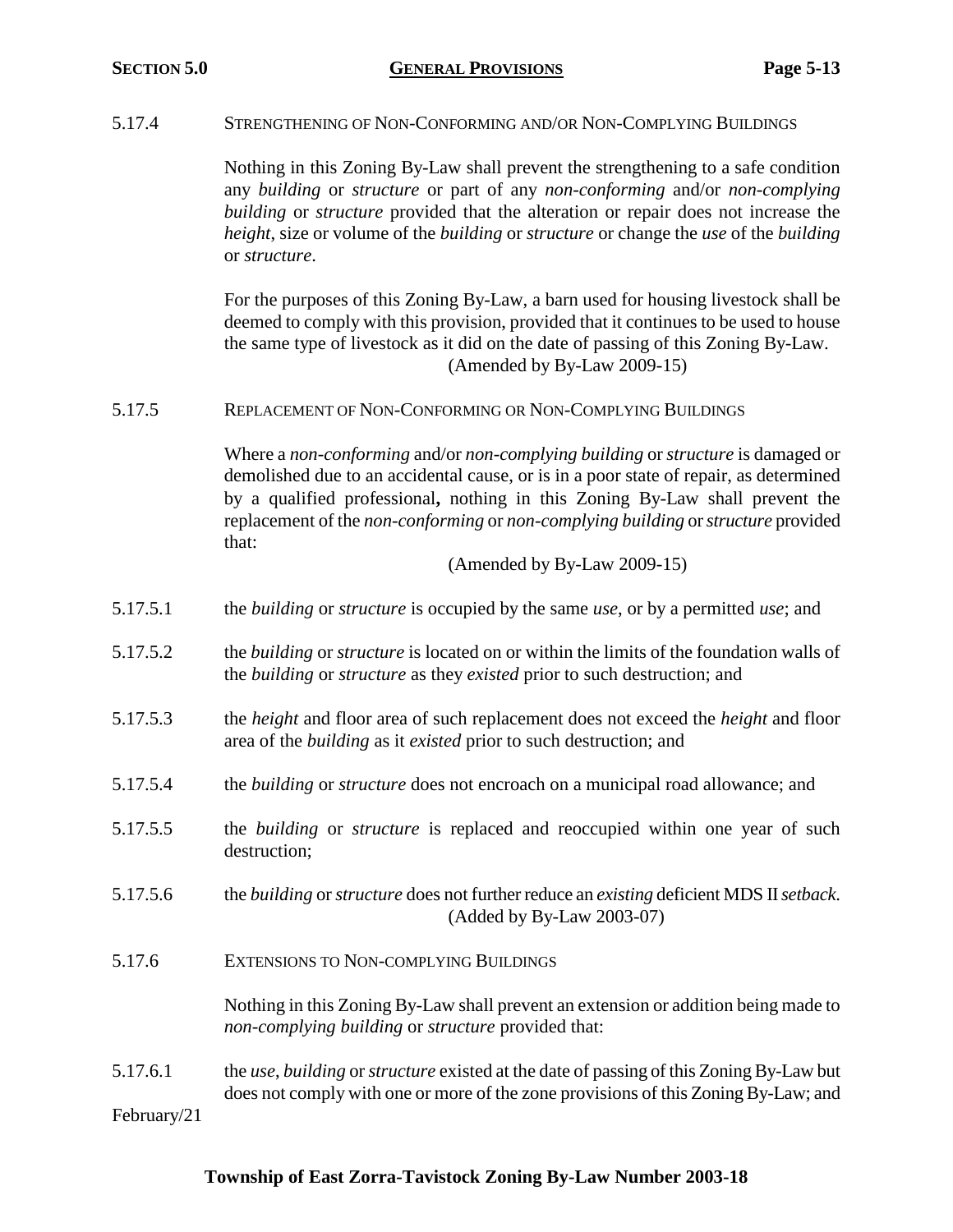- 5.17.6.2 that such extension or addition does not contravene any of the zone provisions of this Zoning By-Law;
- 5.17.6.3 Notwithstanding Section 5.17.5.2, for a residential *use* in any residential zone, that such extension of addition does not further contravene any of the zone provisions of this Zoning By-Law.
- 5.17.7 MODIFICATION OR ADDITIONS TO NON-CONFORMING AND/OR NON-COMPLYING LIVESTOCK FACILITIES

Nothing in this Zoning By-Law shall prevent a modification, extension or addition being made to a *non-conforming* and/or *non-complying building* used for the housing of livestock, provided that:

- 5.17.7.1 the *use*, *building* or *structure* existed at the date of passing of this Zoning By-Law but does not comply with one or more of the zone provisions of this Zoning By-Law; and
- 5.17.7.2 that such modification, extension or addition does not contravene any of the zone provisions of this Zoning By-Law, in accordance with Section 2.7. of this Zoning By--Law;
- 5.17.7.3 Notwithstanding 5.17.7.2., where an *existing* barn used for the housing of livestock does not comply with the required MDS II *setbacks*, calculated in accordance with Section 2.7, any modification, extension or addition resulting in a change of use, may be permitted provided that:
	- (a) the proposed modification, extension or addition results in a decrease in the *existing* livestock type or change in livestock type that decreases the number of nutrient units;
	- (b) the MDS II *setbacks* required for the modified or enlarged *building* are less than, or equal to, the MDS II *setbacks* required for the *existing* livestock facility; and
	- (c) the *existing* insufficient MDS II *setbacks* for the *existing* livestock *building* from neighbouring *uses* and *lot lines* are not being further reduced. (Amended by By-Law 2007-30)
- 5.17.8 NON-COMPLIANCE DUE TO PUBLIC ACQUISITION

Where the area of a *lot* is reduced as a result of the public acquisition of a part of a *lot* and where this acquisition causes any *building* or *structure existing* on the *lot* to become *non-complying* relative to the zone provisions, then nothing in this Zoning By-Law shall prevent the continued *use* of the *building* or *structure* provided that no subsequent change is made to the *lot* which would increase the extent of the noncompliance**.**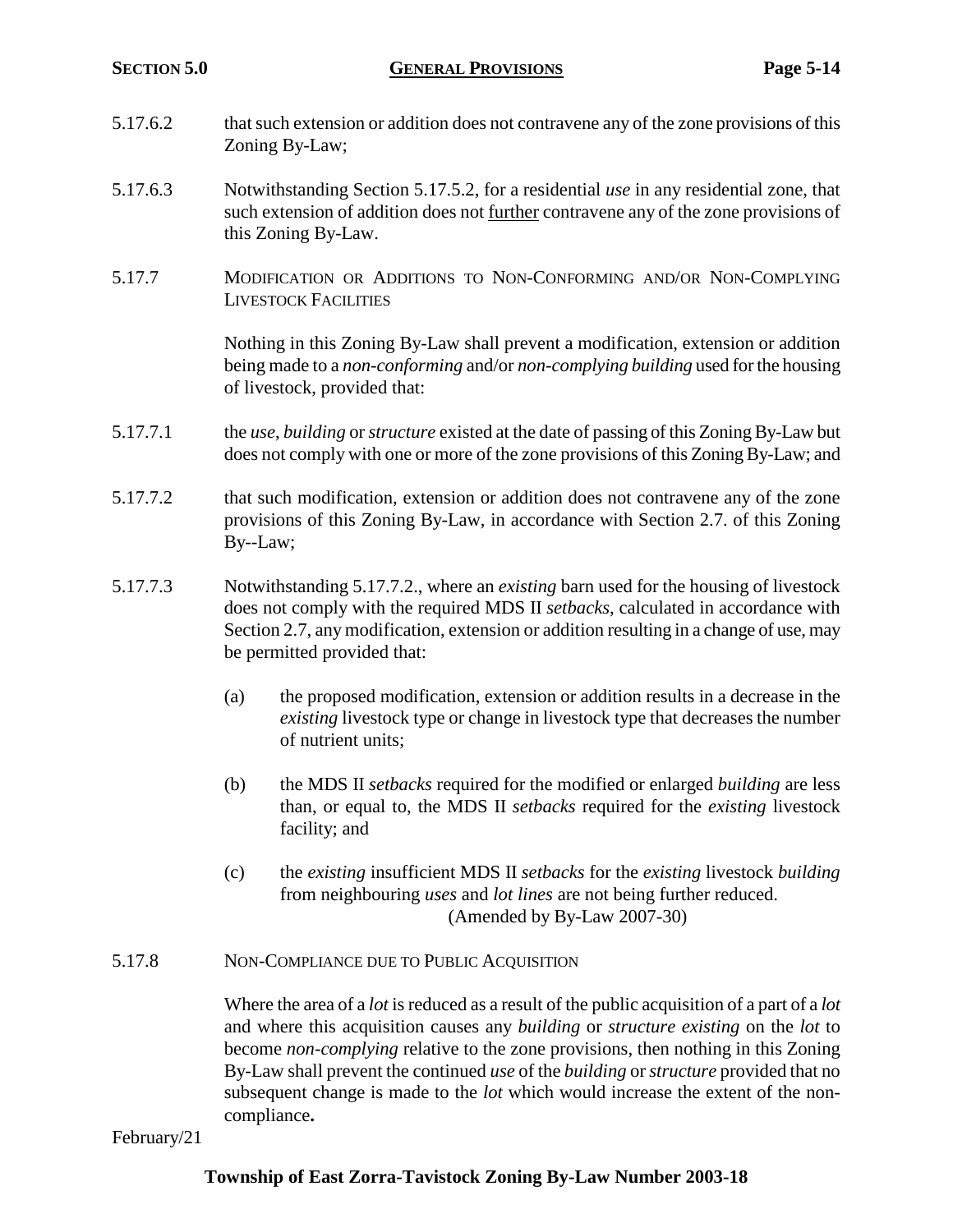## **SECTION 5.0 GENERAL PROVISIONS Page 5-15**

Where a vacant *lot* is reduced as a result of the public acquisition of part of the *lot* such that the zone provisions relating to *lot frontage*, *lot depth*, and/or *lot area* become non-compliant, then nothing in this Zoning By-Law shall prevent the *erection* of a *building* provided that all other zone provisions are complied with.

5.17.9 EXISTING AGRICULTURAL USES

Notwithstanding any other provisions of this Zoning By-Law to the contrary, where an *existing lot* in an A2 Zone is developed for a *farm***,** but not an *regulated farm,* and contains *existing farm buildings* and *structures*, additional *farm buildings* and *structures*, excluding a *dwelling*, may be *erected* or *existing farm buildings* and *structures* may be altered in accordance with the following minimum requirements and all other provisions of the A2 zone.

(Amended by By-Law 2009-15)

5.17.9.1 LOT AREA

**Minimum 4 ha** (9.9 ac)

5.17.9.2 LOT FRONTAGE

Minimum **60 m** (196.9 ft)

5.17.10 MINOR VARIANCES TO THE ZONING BY-LAW

A minor variance approved by the Township of East Zorra-Tavistock Committee of Adjustment in relief to the provisions of By-Laws No. 11-76 and 15-83 of the Township of East Zorra-Tavistock shall still remain in effect and a building permit may be issued by the *Chief Building Official* provided that the terms and conditions of any decision of the Committee of Adjustment have been complied with.

## 5.18 **ON-FARM DIVERSIFIED USES**

(Added by By-Law 2009-15) (Deleted by By-Law 2021-09)

## 5.19 **PARKING PROVISIONS**

- 5.19.1 GENERAL REQUIREMENTS FOR PARKING AREAS
- 5.19.1.1 OFF-STREET PARKING AREAS REQUIRED

Unless otherwise stated in this Zoning By-Law, *motor vehicle parking spaces* must be provided on the same *lot* as the *building* to which such parking is associated in accordance with the parking standards set out in Section 5.19.2.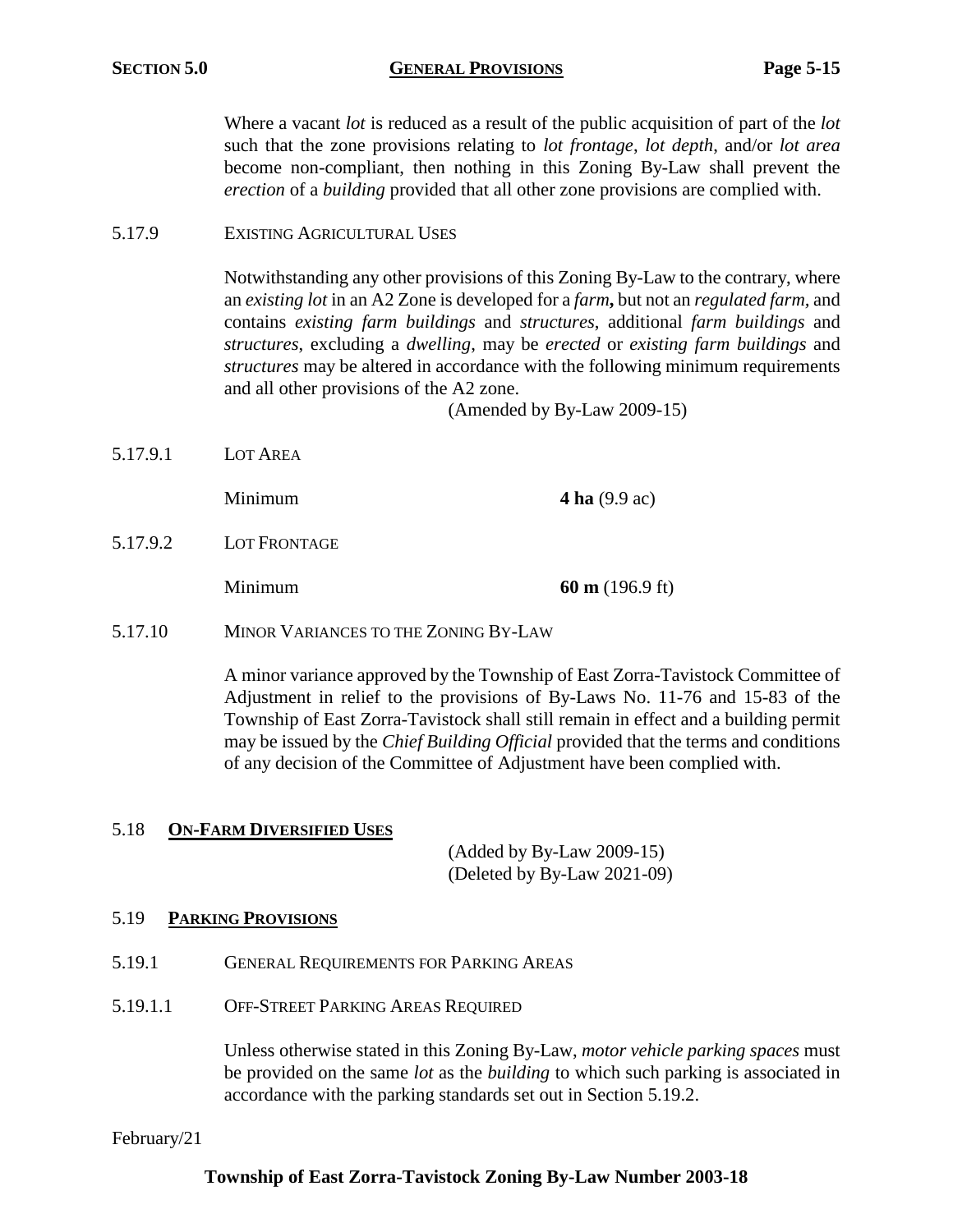5.19.1.2 MORE THAN ONE USE PER LOT

In a *building* or *structure* in which more than one *use* is located, the total requirement for parking will be the sum of the requirements applied to each separate *use*, unless otherwise expressly stated

5.19.1.3 PARTS TO BE CONSIDERED AS REQUIRED SPACES

Where the application of the parking standards as set out in Section 5.19.2 results in part of a *parking space* being required, such part will be considered as one required space.

- 5.19.1.4 USE OF PARKING AREAS AND SPACES
- 5.19.1.4.1 All required *parking spaces* must be used exclusively for that purpose and must not be used for any other purpose; and
- 5.19.1.4.2 Where a *parking area* or space is permitted or required under this Zoning By-Law, no *person* shall *use* such area or space, in any zone, for parking any *motor vehicle* unless such vehicle is operative, used in operations incidental to the permitted *uses* in respect of which such *parking area* orspace is provided, and bearing a *motor vehicle* license plate which is currently valid.
- 5.19.1.4.3 COMMERCIAL MOTOR VEHICLES AND TRACTOR TRAILERS IN RESIDENTIAL ZONES

No *person* shall use any *lot*, *building* or *structure* in a Residential Zone for the parking or storage of any commercial *motor vehicle* unless he or she is the owner or occupant of such *lot***,** *building* or *structure*, and provided that said vehicle shall not exceed 4000 kilograms (8,818.3 lb) Gross Vehicle Weight (unloaded) as registered with the appropriate regulating authority and provided that not more than one commercial *motor vehicle* is stored in accordance with this Section.

No *person* shall use any *lot*, *building, structure*, or *street* in a Residential Zone for the parking or storage of any tractor *trailer* or part thereof. This provision shall not include commercial *motor vehicles* or tractor-trailers which temporarily attend at residential premises for the purposes of delivery and/or service provided to the occupants of such residential premises.

Notwithstanding subsection 5.19.1.4.3, a maximum of 2 of either a school bus or a tractor and/or *trailers* may be parked or stored on a *lot* in an A1 or A2 zone, and a maximum of 1 school bus or 1 tractor and/or *trailer* may be parked or stored on a *lot* in an RE or RR zone, located outside of a settlement, as defined in Section 2.7.2.1.

5.19.1.5 ACCESS TO PARKING SPACE

A *parking space* must have unobstructed access from a public *street* by either a *driveway* or an aisle leading to a *driveway*.

February/21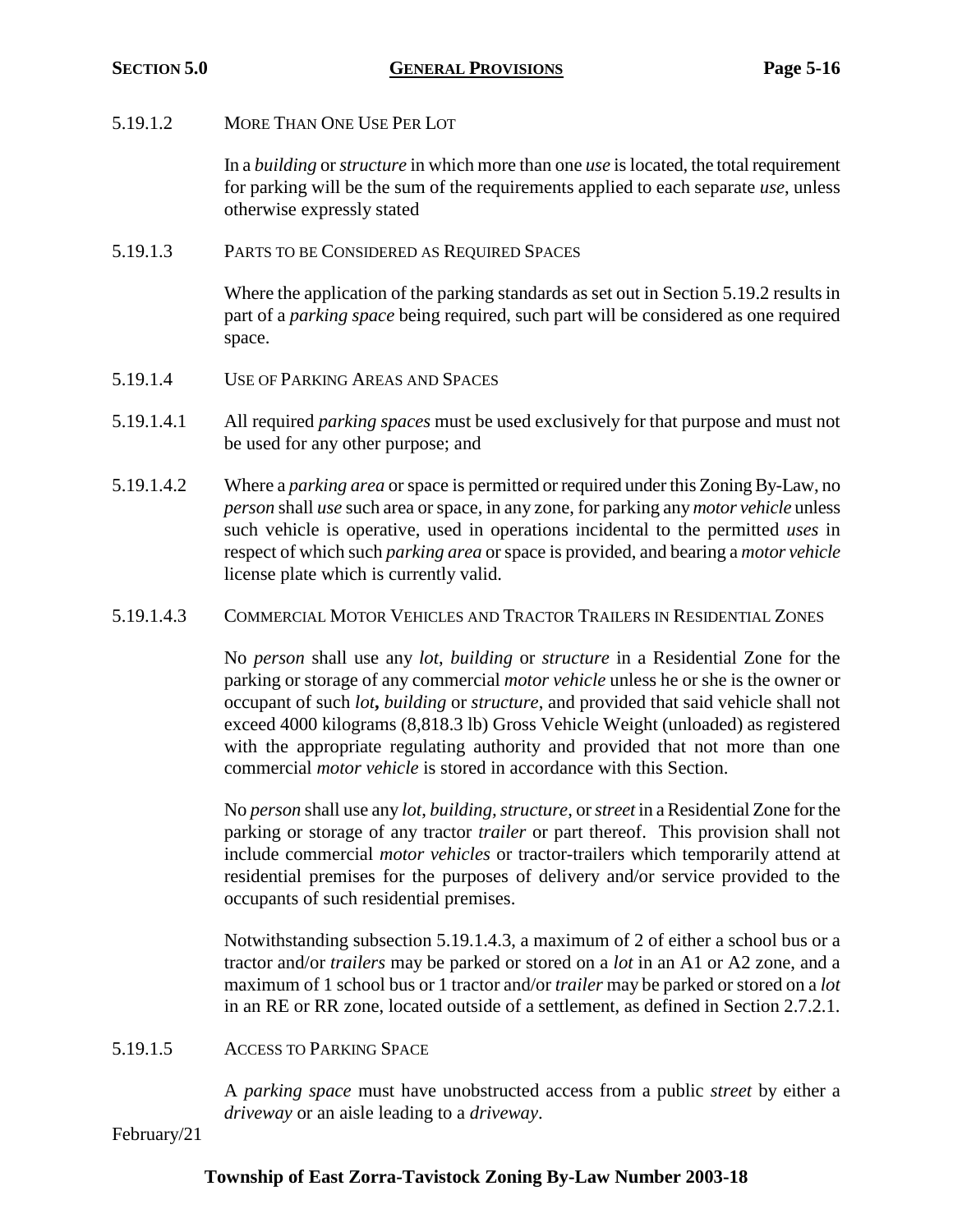## 5.19.1.6 PARKING SPACE AND PARKING AISLE STANDARDS

*Motor vehicle parking spaces* and *parking aisles*shall comply with the standards set out in Table 5.19.1.6 and be in accordance with Schedule "B" of this Zoning By-Law.

| TABLE 5.19.1.6 - PARKING SPACE AND AISLE STANDARDS |                                                                                                           |                                         |                                                           |
|----------------------------------------------------|-----------------------------------------------------------------------------------------------------------|-----------------------------------------|-----------------------------------------------------------|
| <b>Angle of the Parking</b><br><b>Spaces</b>       | <b>Minimum Perpendicular</b><br><b>Width of the Aisle</b>                                                 | <b>Depth of Parking</b><br><b>Space</b> | <b>Width of Parking</b><br><b>Space</b>                   |
| 30 degree                                          | 3.4 m $(11.2 \text{ ft})$                                                                                 | 4.6 m $(15.1 \text{ ft})$               | for cars parked side                                      |
| 45 degree                                          | $3.7 \text{ m} (12.1 \text{ ft})$                                                                         | 5.5 $m(18.0 \text{ ft})$                | by side $2.7 \text{ m}$ (8.9 ft),<br>for cars parked with |
| 55 degree                                          | 4.3 $m(14.1 \text{ ft})$                                                                                  | 5.8 m $(19.0 \text{ ft})$               | wall or fence<br>adjacent $3.0 \text{ m}$                 |
| 60 degree                                          | 4.9 m $(16.1 \text{ ft})$                                                                                 | 5.8 m $(19.0 \text{ ft})$               | $(9.8 \text{ ft})$                                        |
| 65 degree                                          | 5.2 m $(17.1 \text{ ft})$                                                                                 | 5.8 m $(19.0 \text{ ft})$               |                                                           |
| 70 degree                                          | 5.5 m $(18.0 \text{ ft})$                                                                                 | 5.8 m $(19.0 \text{ ft})$               |                                                           |
| 90 degree                                          | 6.7 m $(22.0 \text{ ft})$                                                                                 | 5.5 m $(18.0 \text{ ft})$               |                                                           |
| parallel parking                                   | $4 \text{ m}$ (13.1 ft) for one way<br>traffic and $6 \text{ m}$ (19.7 ft) for<br>two way traffic         | 6.5 m $(21.3 \text{ ft})$               |                                                           |
| angle other than those<br>listed                   | Shall meet the requirements for the angle of<br>parking which is greater than the angle being<br>provided |                                         |                                                           |

# 5.19.1.7 DRIVEWAY STANDARDS

The following standards apply to *driveways* providing ingress and egress to *parking spaces*from *County Roads*. Standards applicable to entrances from Township Roads shall be in accordance with the Township of East Zorra-Tavistock Entrances from Roadways By-Law:

(Amended by By-Law 2009-15)

5.19.1.7.1 MINIMUM WIDTH ONE-WAY ACCESS

Where the access to a *parking space* is provided directly by a *driveway* from a public *street*, the *driveway* must be at least **3.0 m** (9.8 ft) in width and no more than **9.0 m** (29.5 ft) in width;

# 5.19.1.7.2 WIDTH OF JOINT ACCESS

Where a joint ingress and egress *driveway* is provided to a *parking aisle*, the *driveway* width measured along the *street line* shall be at least **6.7 m** (22 ft) in width and no more than **9.0 m** (29.5 ft) in width.

## February/21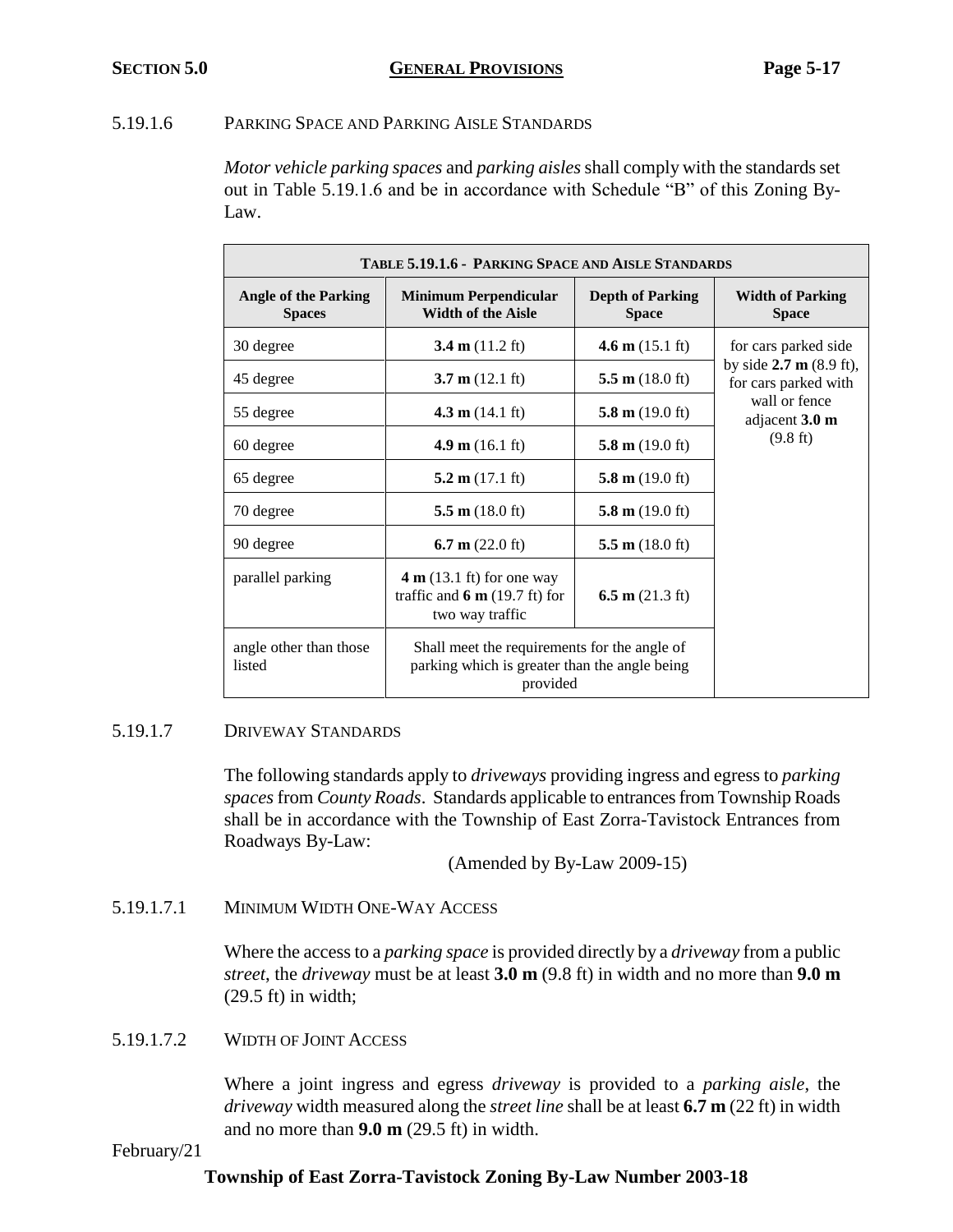## 5.19.1.7.3 NUMBER OF DRIVEWAYS PERMITTED

Every *lot* shall be limited to not more than 2 *driveways* up to the first **30.0 m** (98.4) of frontage; and not more than 1 additional *driveway* for each additional **30.0 m** (98.4 ft) of frontage, provided that where a *lot* has more than 1 *driveway*, a separation of at least **9.0 m** (29.5 ft) shall be maintained between each *driveway*, as measured along the *streetline* between the said *driveways*.

5.19.1.7.4 DISTANCE FROM INTERSECTION

The minimum distance between a *driveway* and an intersection of *street lines*

- i) **7.5 m** (24.6 ft) in all Residential Zones; and
- ii) **9.0 m** (29.5 ft) in all other Zones.

## 5.19.1.8 PARKING AREA SURFACE

Each *parking area* and *driveway* connecting the *parking area* with a *street* shall be maintained with a stable surface which is treated so as to prevent the raising of dust or loose particles. They shall, before being used, be constructed of crushed stone, slag, gravel, recycled asphalt, crushed brick (or tile), cinders, asphalt or concrete and with provisions for drainage facilities.

## 5.19.1.9 ADDITIONS TO BUILDINGS

The *parking area* requirements referred to herein shall not apply to any *building* in existence at the date of passing of this Zoning By-Law so long as the floor area, as it existed at such date, is not increased, and the *building* or *structure* is used for a purpose which does not require more *parking spaces* according to subsection 5.19.2 of this Zoning By-Law than were required by its *use* at the date of passing of this Zoning By-Law. If an addition or change of *use* is made to a *building* or *structure* as it existed at the date of passing of this Zoning By-Law, then additional *parking spaces* shall be provided to the number required for such addition or change in *use*.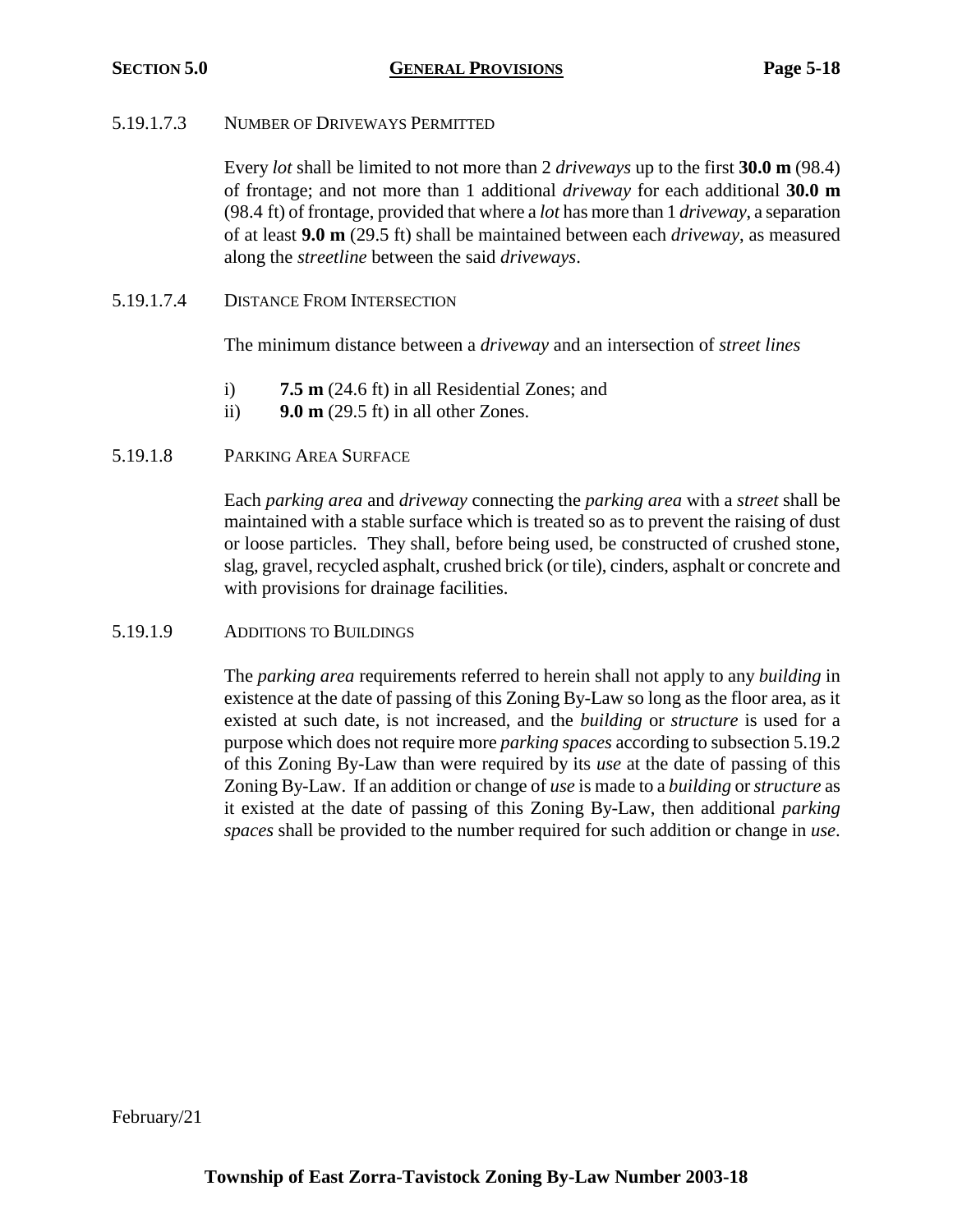# 5.19.2 MOTOR VEHICLE PARKING STANDARDS

# 5.19.2.1 OFF-STREET PARKING REQUIRED

Off-*street* parking for *motor vehicles* must be provided as set out in Table 5.19.2.1.

| TABLE 5.19.2.1 - PARKING STANDARDS |                                                                                                                                                                      |                                                                                               |  |
|------------------------------------|----------------------------------------------------------------------------------------------------------------------------------------------------------------------|-----------------------------------------------------------------------------------------------|--|
| <b>Land Use</b><br>Category        | <b>Use</b>                                                                                                                                                           | <b>Number of Vehicle Parking Spaces</b><br><b>Required</b>                                    |  |
| <b>Residential Uses</b>            | - single detached dwelling<br>- duplex dwelling<br>- semi-detached dwelling<br>- converted dwelling<br>- mobile dwelling<br>- street fronting townhouse<br>dwelling  | - 2 per dwelling unit                                                                         |  |
|                                    | - bed and breakfast<br>- boarding or lodging house                                                                                                                   | - 1 per guest room                                                                            |  |
|                                    | - home occupation                                                                                                                                                    | - 1 space                                                                                     |  |
|                                    | - garden suite                                                                                                                                                       | - 1 per garden suite                                                                          |  |
|                                    | - residential units in a portion of a<br>non-residential building<br>- multiple unit dwelling<br>- apartment dwelling                                                | - 1.5 per dwelling unit                                                                       |  |
| <b>Business Uses</b>               | - commercial school<br>- financial institution<br>- funeral home<br>- laundromat<br>- personal service establishment<br>- retail store<br>- service shop<br>- studio | - 1 per $20.0 \text{ m}^2$ (215.3 ft <sup>2</sup> ) of gross floor area                       |  |
|                                    | - eating establishment                                                                                                                                               | - 1 per $9.0 \text{ m}^2$ (96.9 ft <sup>2</sup> ) of gross floor area                         |  |
|                                    | - wholesale establishment                                                                                                                                            | - 1 per 90.0 $m^2$ (968.8 ft <sup>2</sup> ) of gross floor<br>area                            |  |
|                                    | - <i>hotel</i> or <i>motel</i>                                                                                                                                       | - 1.2 per guestroom                                                                           |  |
| Office Uses                        | - business or professional office<br>- government administrative<br>offices                                                                                          | - 1 per $20.0 \text{ m}^2$ (215.3 ft <sup>2</sup> ) gross floor area                          |  |
|                                    | - animal kennel<br>- medical centre<br>- veterinary clinic                                                                                                           | - Minimum of 4 spaces or 6.0 per $100.0 \text{ m}^2$<br>gross floor area whichever is greater |  |
| <b>Industrial Uses</b>             | - truck transportation terminal                                                                                                                                      | - 1 per 100.0 $m^2$ (1,076.4 ft <sup>2</sup> ) gross floor<br>area                            |  |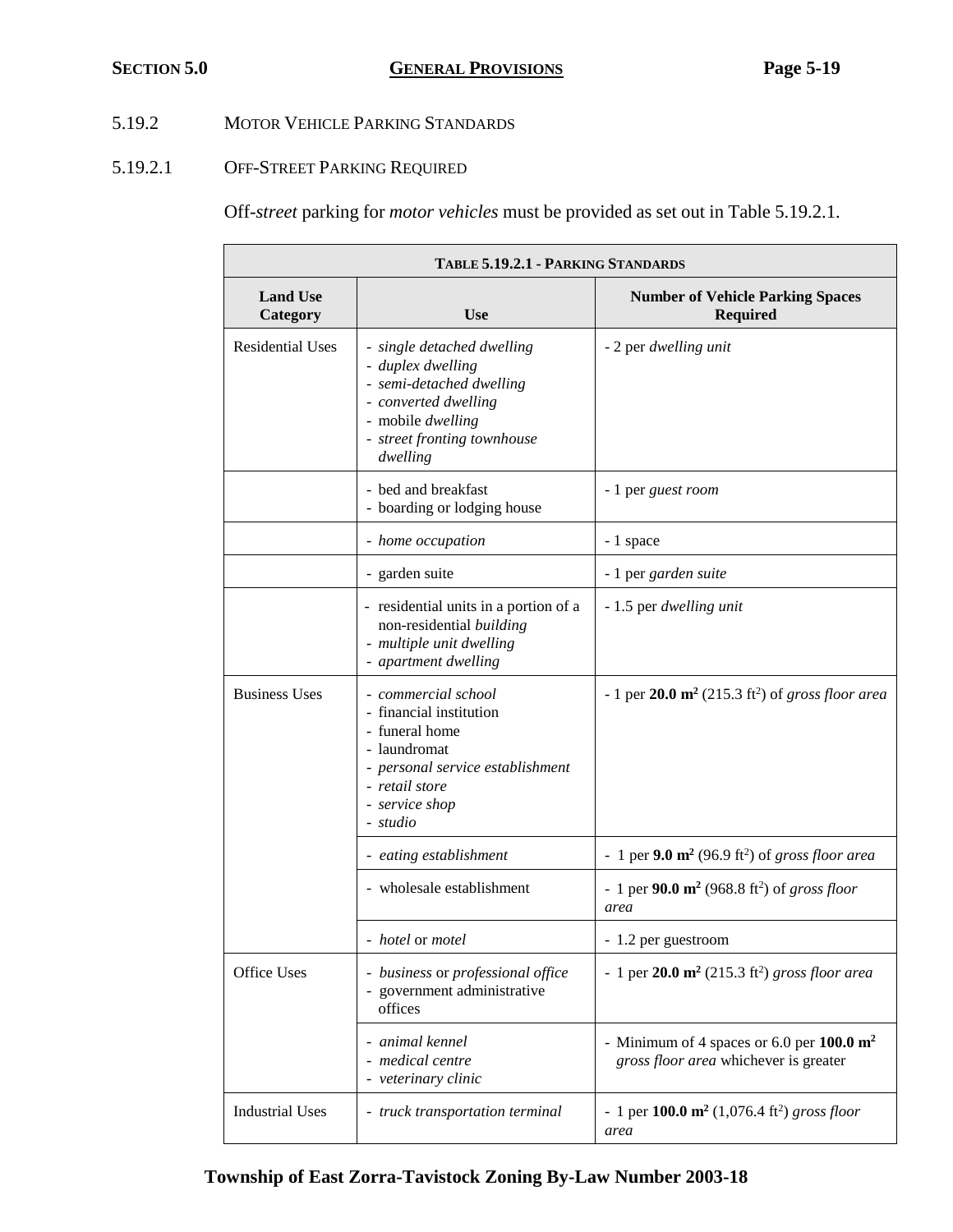| TABLE 5.19.2.1 - PARKING STANDARDS     |                                                                                                                          |                                                                                                                                                                                                          |  |
|----------------------------------------|--------------------------------------------------------------------------------------------------------------------------|----------------------------------------------------------------------------------------------------------------------------------------------------------------------------------------------------------|--|
| <b>Land Use</b><br>Category            | <b>Number of Vehicle Parking Spaces</b><br><b>Use</b><br><b>Required</b>                                                 |                                                                                                                                                                                                          |  |
|                                        | - warehouse                                                                                                              | - 1 per 185.0 $m^2$ (1,991,4 ft <sup>2</sup> ) of gross floor<br>area                                                                                                                                    |  |
|                                        | - all other industrial uses                                                                                              | - 5 plus 1 per 90.0 $m^2$ (968.8 ft <sup>2</sup> ) of gross<br>floor area                                                                                                                                |  |
| <b>Institutional Uses</b>              | - place of worship                                                                                                       | - 1 for every 5 seats capacity, or 1 for each<br>5.0 $\text{m}^2$ (53.8 ft <sup>2</sup> ) of floor area used for a<br>hall or auditorium, whichever is greater.                                          |  |
|                                        | - school                                                                                                                 | - 1 per classroom, or 1 per 5.0 $m^2$ (53.8 ft <sup>2</sup> )<br>of floor area in the gymnasium and/or<br>auditorium, whichever is greater.                                                              |  |
|                                        | - long term care facility                                                                                                | - 1 per 3 beds or fraction thereof                                                                                                                                                                       |  |
|                                        | - group home                                                                                                             | - 4 spaces                                                                                                                                                                                               |  |
| Leisure and<br>recreation type<br>uses | - museum<br>- library<br>- recreational or athletic facility<br>or club                                                  | - 1 per 20.0 $m^2$ (215.3 ft <sup>2</sup> ) of gross floor<br>area. Playing areas for squash, tennis,<br>handball and badminton courts are to be<br>excluded for the purposes of calculating<br>parking. |  |
|                                        | - arena or community centre<br>- assembly hall<br>- fraternal lodge or institutional<br>hall<br>- place of entertainment | - 1 per 10.0 $m^2$ (107.6 ft <sup>2</sup> ) of gross floor<br>area or 1 space for every 5 seats whichever<br>is greater                                                                                  |  |
|                                        | - bowling alley                                                                                                          | - 4 per lane                                                                                                                                                                                             |  |
|                                        | - curling facility                                                                                                       | - 4 per curling sheet                                                                                                                                                                                    |  |
| Other Uses                             | - All other uses permitted by this<br>Zoning By-Law other than those<br>listed in this table                             | - 1 per 40.0 $m^2$ (430.6 ft <sup>2</sup> ) of gross floor<br>area                                                                                                                                       |  |

(Amended by By-Law 2009-15)

# 5.19.2.2 ACCESSIBLE PARKING

- 5.19.2.2.1 Accessible *parking spaces* shall be provided in two sizes for all non-residential and multiple residential uses including an *apartment dwelling*, *boarding or lodging house* and *multiple unit dwelling*, as identified on Schedule "B-3":
	- i) Type A shall have a minimum width of **3.4 m** (11.2 ft) and a minimum length of **5.5 m** (18 ft)
	- ii) Type B shall have a minimum width of **2.7 m** (8.9 ft) and a minimum length of **5.5 m** (18 ft).

(Amended by By-Law 2009-15)

February/21 (Amended by By-Law 2021-09)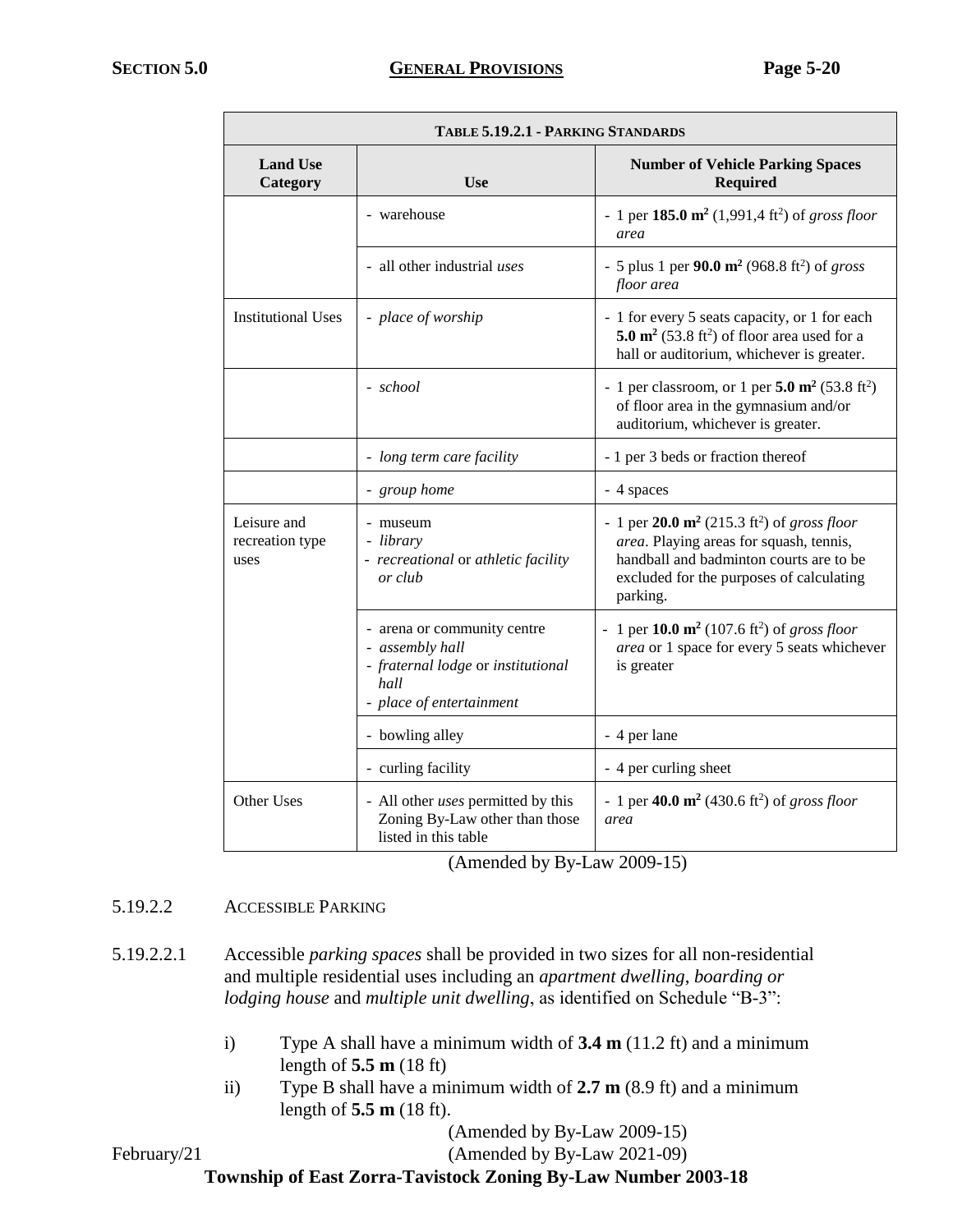## 5.19.2.2.2 ACCESSIBLE PARKING AISLE REQUIREMENTS

A *parking aisle* shall be provided for all accessible *parking spaces* and may be shared by two adjacent *parking spaces*, in accordance with the following provisions:

- i) A *parking aisle* shall have a minimum width of **1.5 m** (4.9 ft) and extend the full length of the *parking space.*
- ii) A *parking aisle* shall be marked with high tonal contrast diagonal lines, which discourages parking, where the surface is asphalt, concrete or some other hard surface.

(Amended by By-Law 2021-09)

## 5.19.2.3 TANDEM PARKING

Where parking is provided at the *dwelling unit* in an individual *driveway*, the required parking for that *dwelling* may be provided by a tandem *parking space*.

- 5.19.3 LOCATION OF PARKING AREAS
- 5.19.3.1 YARDS AND SETBACKS

*Motor vehicle parking areas* must be situated in accordance with the requirements set out in Table 5.19.3.

| <b>TABLE 5.19.3 - LOCATION AND SETBACK REQUIREMENTS FOR PARKING AREAS</b>                                   |                                                                                                                                       |                                        |                                            |                                        |  |
|-------------------------------------------------------------------------------------------------------------|---------------------------------------------------------------------------------------------------------------------------------------|----------------------------------------|--------------------------------------------|----------------------------------------|--|
|                                                                                                             | <b>Setback of Parking From:</b>                                                                                                       |                                        |                                            |                                        |  |
| <b>Zones</b>                                                                                                | <b>Yards Where Parking is</b><br><b>Permitted</b>                                                                                     | <b>Street</b><br>Line                  | <b>Interior</b><br><b>Side Lot</b><br>Line | Rear<br>Lot<br>Line                    |  |
| Residential or Village<br>Zones, residential units<br>with individual driveways                             | All <i>yards</i> , provided that no more<br>than 50% of the <i>front yard</i> or<br>exterior side yard is used for a<br>parking area. | 1.0 <sub>m</sub><br>$(3.3 \text{ ft})$ |                                            |                                        |  |
| Residential Zone, units<br>without individual<br>driveways                                                  | Interior side yard<br>Rear yard                                                                                                       |                                        | 1.5 $(4.9 \text{ ft})$                     | 1.5 <sub>m</sub><br>$(4.9 \text{ ft})$ |  |
| Commercial, Institutional,<br>Industrial, Agricultural,<br>Mixed Use, Development<br>and Recreational Zones | All yards                                                                                                                             | 1.0 <sub>m</sub><br>$(3.3 \text{ ft})$ |                                            |                                        |  |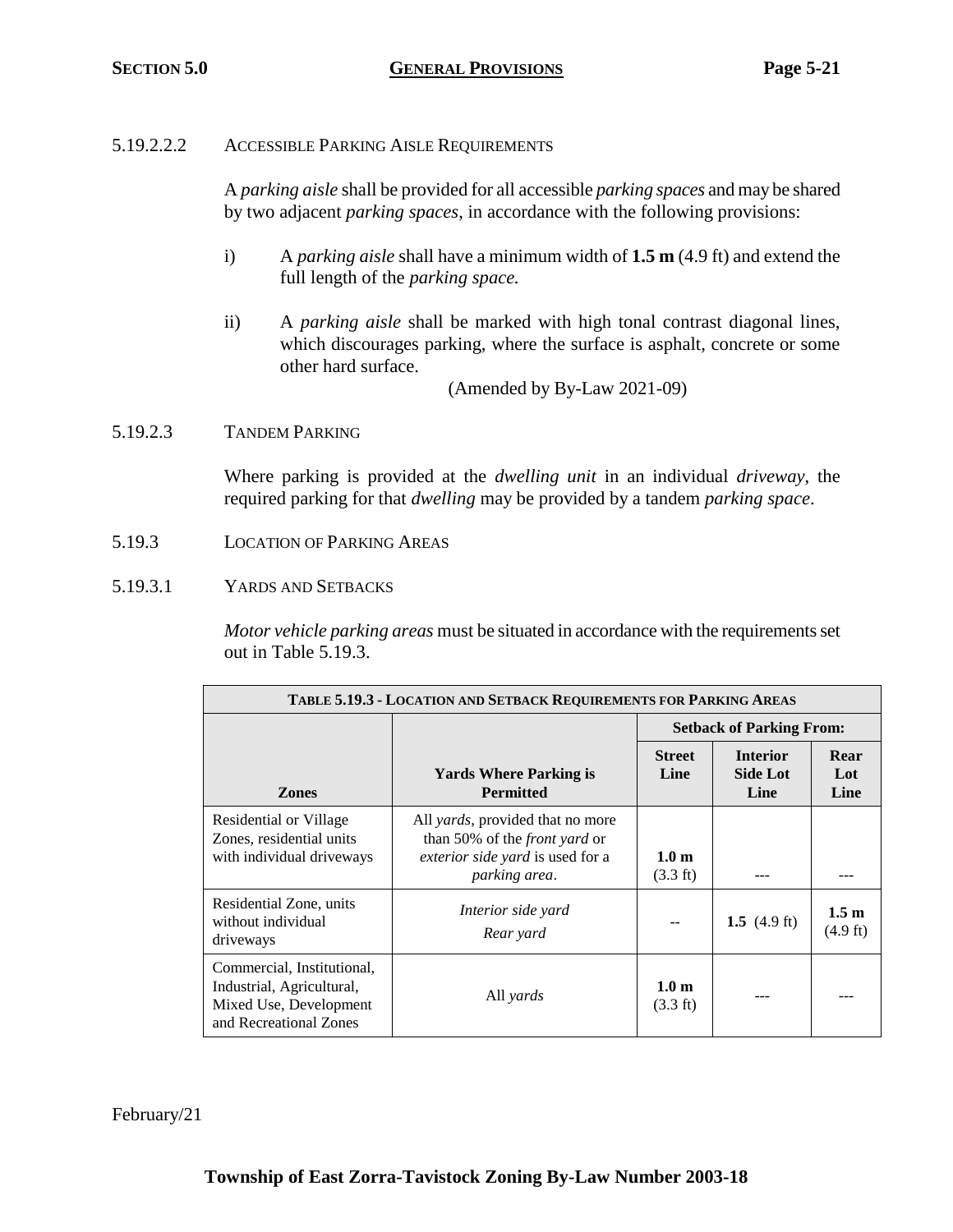## 5.19.3.2 PARKING SPACE LOCATION ON OTHER LOT

Where the owner of a *building* or *structure* proposes to provide the required *parking spaces* and areas in a location other than on the same *lot* as the *use* that requires such spaces and areas, then such spaces and areas shall be located not more than **150.0 m** (492.1 ft) from the said *lot* and shall be located within the same zone as the said *lot***.** A site plan agreement shall be registered on the title of the lands used for off-site parking, committing those spaces to the related *use.*

- 5.19.4 ATTACHED GARAGES FOR SINGLE DETACHED, SEMI-DETACHED, DUPLEX AND **TOWNHOUSES**
- 5.19.4.1 Garage Width

In no case shall the width of a garage attached to a dwelling exceed 50% of the lot width measured from the centreline of the interior wall to the outside of the exterior wall. In no case shall the width of a garage attached to a dwelling exceed 75% of the building measured from the centreline of the interior wall to the outside of the exterior wall.

(Added by By-Law 2021-09)

## 5.20 **PLANTING STRIPS**

- 5.20.1 REQUIREMENTS FOR NON-RESIDENTIAL USES
- 5.20.1.1 Where a *lot* is used for any Non-Residential purpose and the *interior side* or *rear lot line* abuts a residential *use* or undeveloped land in a Residential Zone or Development Zone, then a strip of land adjoining such abutting *lot line*, or portion thereof, shall be used for no other purpose than a planting strip in accordance with the provisions of this subsection.
- 5.20.1.2 Where such *lot* is in an Industrial Zone and the *front, side* or *rear lot line* abuts a portion of a *street*, the opposite side of which portion of the *street* abuts a residential *use* or undeveloped land in a Residential Zone or Development Zone, then a strip of land adjoining such abutting *lot line*, or portion thereof, shall be used for no other purpose than planting in accordance with the provisions of this subsection.
- 5.20.2 WIDTH

Where a planting strip is required in any zone and consists of landscaping or a berm, the planting strip shall have a minimum width of **3.0 m** (9.8 ft). A planting strip consisting of a privacy fence or wall shall have a minimum width of **1.0 m** (3.3 ft).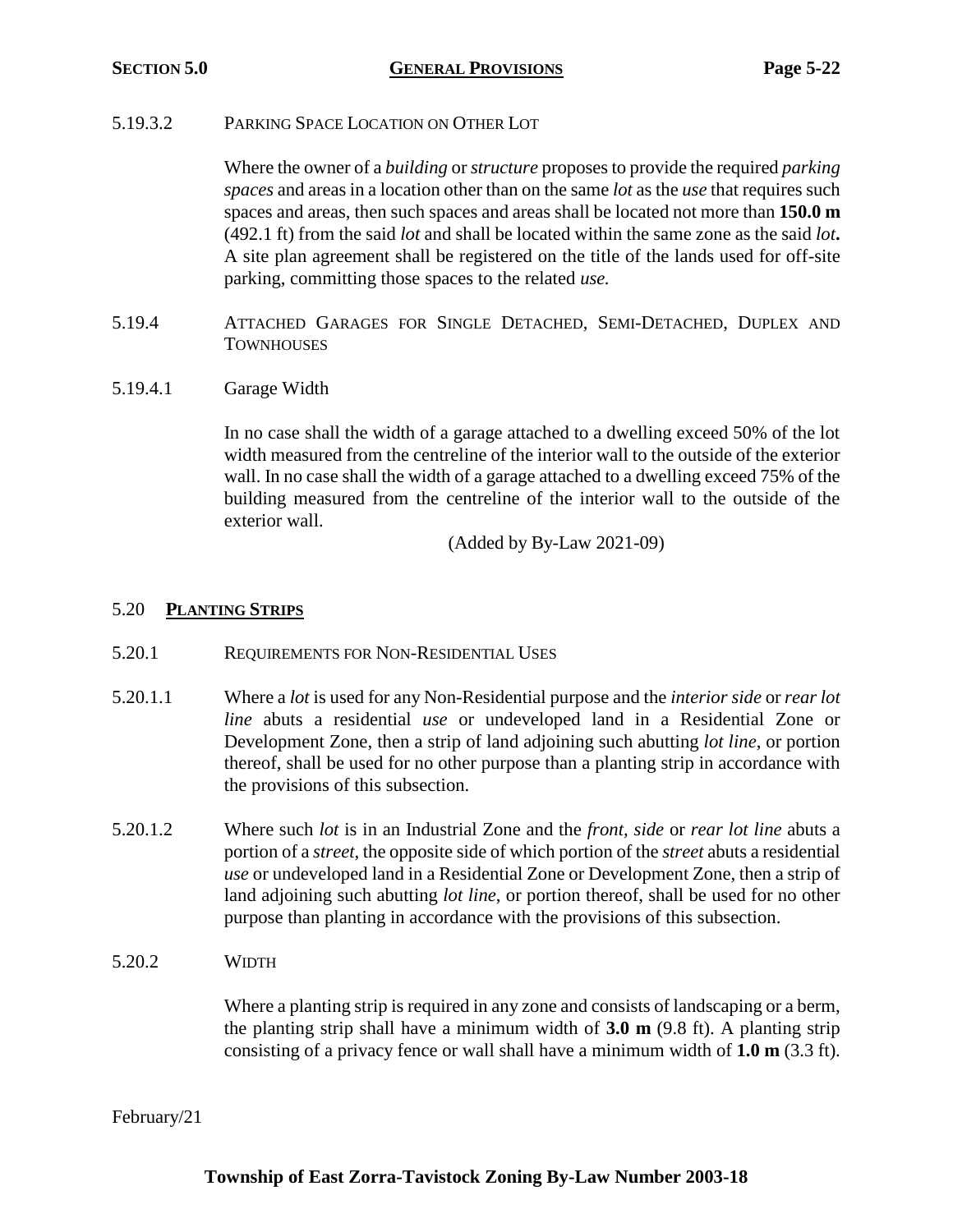## 5.20.3 CONTENTS

A planting strip shall be used for no other purpose than for a row of trees, a continuous unpierced hedgerow of evergreens or shrubs, a berm, a wall, or a privacy fence, not less than **1.5 m** (4.9 ft) high, immediately adjacent to the *lot line* or portion thereof along which such planting strip is required hereunder, arranged in such a way as to form a dense or opaque screen; with the remainder of the strip used for shrubs, flower beds or grass, ground cover or a combination thereof.

## 5.20.4 DRIVEWAYS AND WALKS

In all cases where the ingress and egress of a *driveway* and/or walk extend through a planting strip, it shall be permissible to interrupt the planting strip within **3.0 m** (9.8 ft) of the edge of said *driveway* and within **1.5 m** (4.9 ft) of the edge of said walks.

## 5.20.5 LANDSCAPED OPEN SPACE

A planting strip referred to in this subsection may form part of any *landscaped open space* required by this Zoning By-Law.

## 5.21 **PROHIBITED USES IN ALL ZONES**

The following *uses* are prohibited in all zones, either alone or in conjunction with other *uses*, unless specifically cited as a permitted *use* in a specific zone:

A track for the driving, racing or testing of automobiles, motorcycles, snowmobiles, allterrain vehicles or any other *motorized vehicles*.

(Amended by By-Law 2009-15)

# 5.22 **PUBLIC USES**

## 5.22.1 PUBLIC SERVICES

The provisions of this Zoning By-Law shall not apply to the *use* of any *lot* or to the *erection* or use of any *building* or *structure* for purposes of providing public services:

- i) by the *Corporation* or the *County* as defined by the Municipal Act;
- ii) by any utility system operated by the *Corporation* or another body on behalf of the *Corporation* which provides said utility to the residents of the *Corporation* and possessing all the necessary powers, rights, licenses and franchise;
- iii) by any gas, oil or water pipeline, telephone line, cable television line or any similar utility service line, including any substation, transformer, regulator, compressor or similar utility service *building* or *structure*;

February/21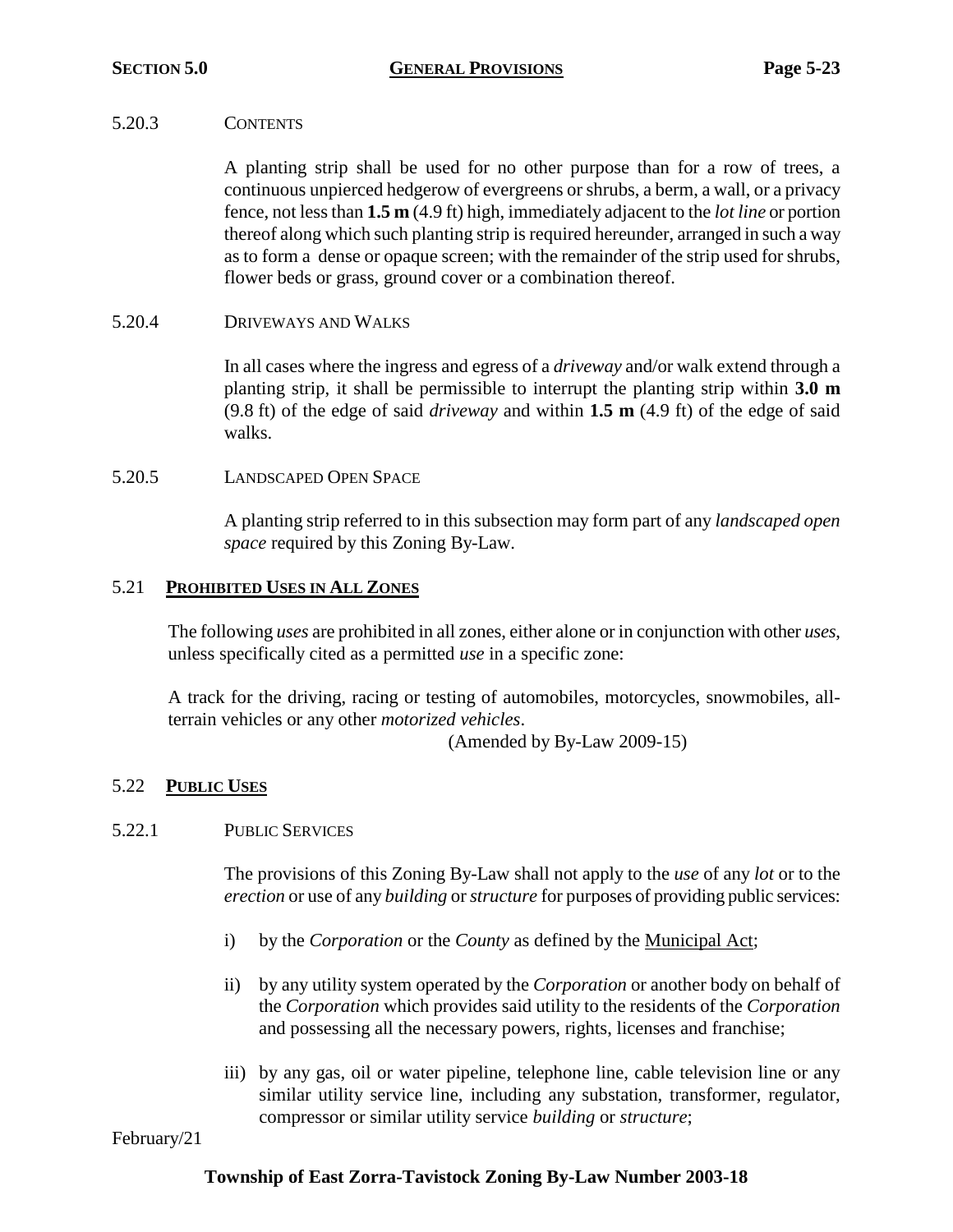- iv) any Conservation Authority established by the Government of Ontario;
- v) any department of the Government of Ontario or Canada, including Hydro One;
- vi) for any *use* permitted under The Railway Act or any other statute of Ontario or Canada governing railway operations, including tracks, spurs and other railway facilities provided that where such *lot*, *building* or *structure* is located in any zone:
- 5.22.1.1 no goods, material or equipment shall be stored in the open, except as permitted in such zone;
- 5.22.1.2 any *height* of *building*, *yards*, planting strips, parking, loading, *setback* and *lot coverage* provisions of the zone within which the *use* is located shall be complied with. In residential zones, the *use* shall be enclosed in a *building* designed and maintained in a manner that is generally compatible with residential *buildings* of the same type permitted in such zone;
- 5.22.1.2.1 Notwithstanding the *yard* and *setback* provisions of this Zoning By-Law to the contrary, for public water and sewage facilities in any zone, the following provisions shall apply:

FRONT, REAR, AND SIDE YARDS

**Minimum Depth 1.2 m** (3.9 ft)

5.22.2 STREETS AND INSTALLATIONS

Nothing in this Zoning By-Law shall prevent land to be used as a *street* or prevent the installation of a watermain, *sanitary sewer* main, storm sewer main, gas main, valve or meter, pipe line, lighting fixtures, group mail boxes, bus shelters or overhead or underground hydro, telephone or other supply line or communication line provided that the location of such main, line or fixture has been approved by the *Corporation* and/or the *County***.**

(Amended by By-Law 2009-15)

5.22.3 EXCEPTIONS

5.22.3.1 Where in this Zoning By-Law under the heading of "USES PERMITTED", a *use* is specifically permitted in a zone, which *use* without such reference thereto would be permitted in any zone pursuant to the provisions of subsection 5.22.1, then such *use*  shall be deemed to be permitted only within the zone or zones making such specific reference thereto and the said subsection 5.22.1 shall not apply to such *use.*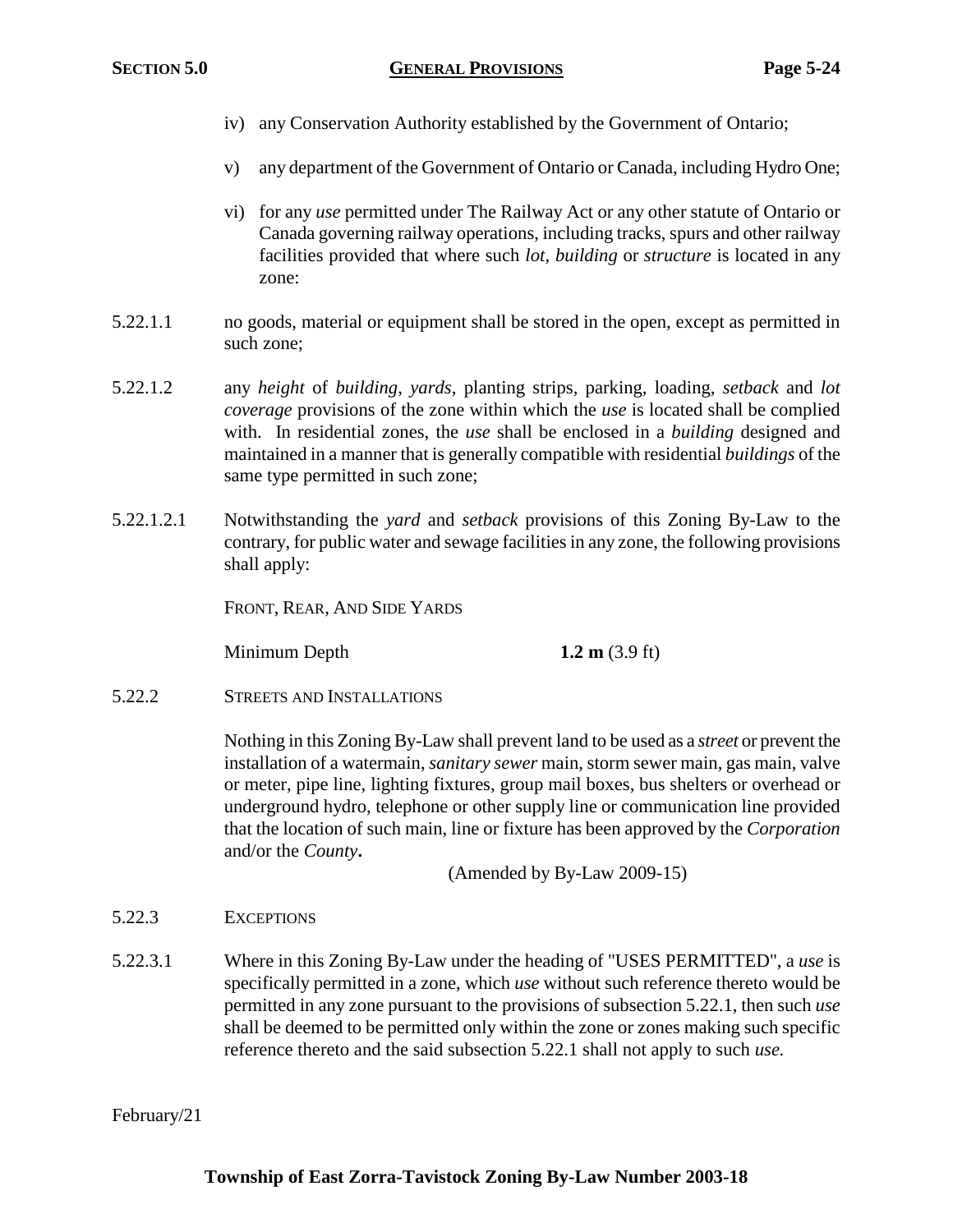## **SECTION 5.0 GENERAL PROVISIONS Page 5-25**

5.22.3.2 Notwithstanding any provisions of this Zoning By-Law to the contrary, new *infrastructure* or utilities will only be permitted within any zone located outside of designated settlements, as defined in subsection 2.7.2.1 of the By-Law, or on lands within an EP1 and EP2 Overlay as shown on Schedule "A" of this Zoning By-Law or Fish Habitat Protection Area as defined on Schedule "C" of this Zoning By-Law, where such *infrastructure* or utility has first been approved through an environmental assessment process.

(Amended by By-Law 2009-15)

# 5.23 **SIGHT TRIANGLES**

5.23.1 On a *corner lot* within the triangular space formed by the *street lines* and a line drawn from a point on one *street line* to a point in the other *street line*, each such point being **7.0 m** (23.0 ft), measured along the *street line* from the point of intersection of the *street lines*, no *building, structure*, planting or vehicle shall be located in such a manner as to impede vision between a *height* of **0.6 m** (2.0 ft) and **4.0 m** (13.1 ft) above the centreline grade of the intersecting *streets*.

> On a *corner lot* abutting a *County Road*, within the triangular space formed by the *street lines* and a line drawn from a point on one *street line* to a point in the other *street line*, each such point being **9.0 m** (29.5 ft), measured along the *street line* from the point of intersection of the *street lines*, no *building, structure*, planting or vehicle shall be located in such a manner as to impede vision between a *height* of **0.6 m** (2 ft) and **4.0 m** (13.1 ft) above the centreline grade of the intersecting *streets*.

> Where the two *street lines* do not intersect at a point, the point of intersection of the *street lines* shall be deemed to be the intersection of the projection of the *street lines* or the intersection of the tangents to the *street lines*.

5.23.2 Within a *sight triangle* of a *corner lot*, no obstructions higher than **0.6 m** (2.0 ft) above grade, including any *building*, *structure*, sign, landscape planting or the parking of vehicles is *permitted*.

(Amended by By-Law 2021-09)

## 5.24 **SIGNIFICANT ENVIRONMENTAL FEATURES**

5.24.1 ENVIRONMENTAL PROTECTION 1 OVERLAY

The Environmental Protection 1(EP1) Overlay shall apply to lands containing the following Provincially Significant Environmental Features which are identified in the County Official Plan:

Significant Habitat of Endangered or Threatened Species and other Significant Wildlife Habitat Significant Wetlands.

February/21 (Amended by By-Law 2009-15)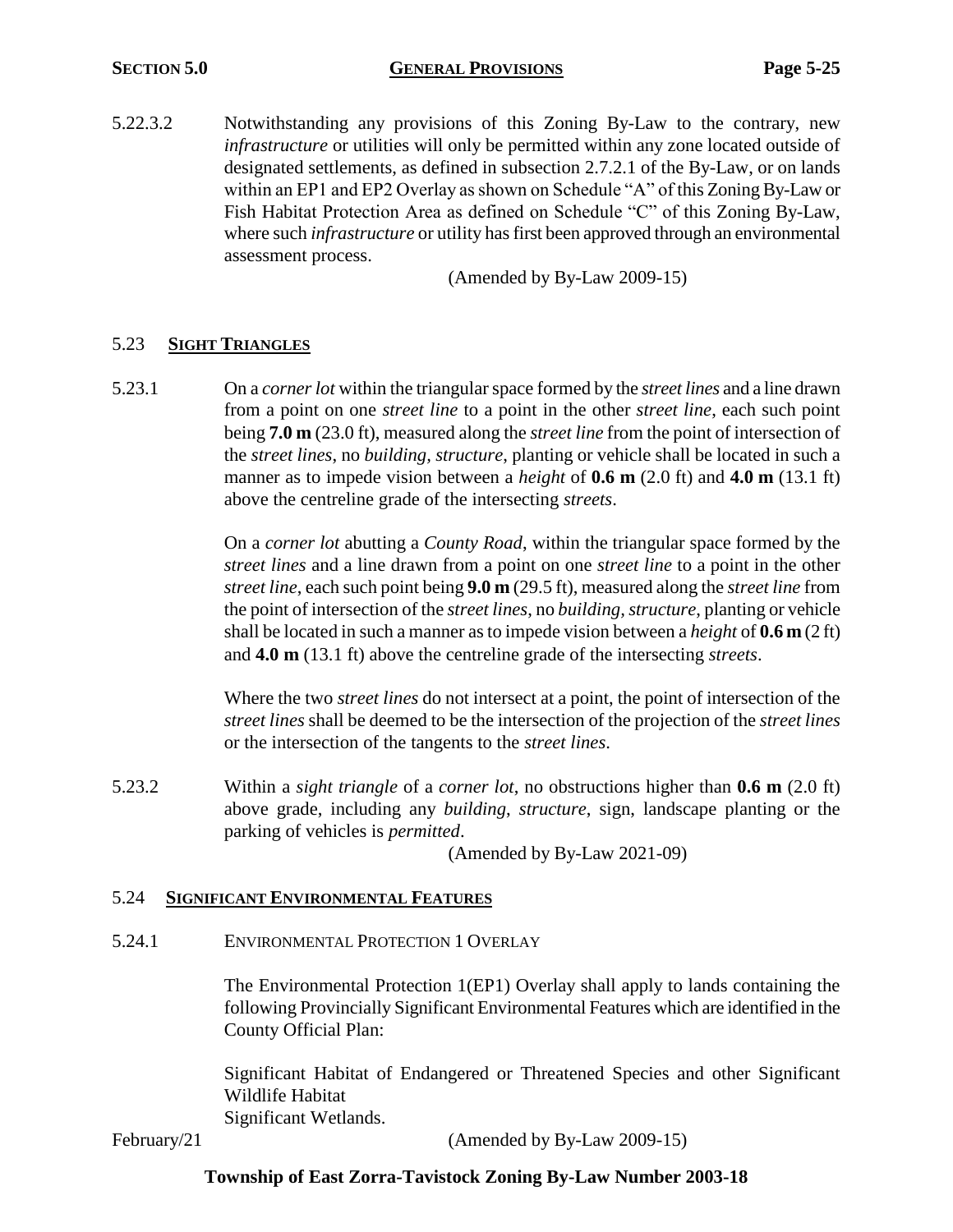## 5.24.1.1 **IDENTIFICATION OF THE OVERLAY**

The EP1 Overlay corresponds to the features listed in 5.24.1 and is identified on Schedule "A" of this Zoning By-Law. Section 2.5 of this Zoning By-Law provides an explanation for the interpretation of these overlay areas.

## 5.24.1.2 PERMITTED USES

Notwithstanding the provisions of the underlying zone, no *person* shall within any EP1 Overlay use any *lot* or *erect, alter* or use any *building* or *structure* for any purpose except one or more of the following *uses*:

- *uses* existing at the date of passing of this Zoning By-Law;
- a *farm* on *existing* cleared areas, excluding *farm buildings, structures* and *accessory dwellings*;
- a public *use*, in accordance with the provisions of Section 5.22 of this Zoning By-Law;
- a *conservation project*.

Notwithstanding the provisions of the underlying zone, no development or site alteration shall be permitted within an EP1 Overlay, except for a *use* which legally existed on the date of passing of this Zoning By-Law, provided that no additional development or site alteration shall be permitted, except as specified in Section 5.24.1.3; and

Within the EP1 Overlay, the harvest of timber in conformity with the County Woodland Conservation By-Law shall be permitted in accordance with the Environmental Protection Area policies of the County of Oxford Official Plan.

All other *uses* not listed above shall be prohibited within the area of the EP1 Overlay.

5.24.1.3 EXISTING USES, BUILDINGS AND STRUCTURES

Any *building* or *accessory structure existing* at the time of passing of this Zoning By-Law may be replaced, rebuilt or altered provided that any such replacement, rebuilding or alteration thereto does not enlarge the *gross floor area* of the *existing building* or *accessory structure* by more than 25%. Any such replacement, rebuilding or alteration to a *building* or *accessory structure* shall take place within the area of the *existing* foundation. Any portion of a *use* that legally existed at the date of passing of this Zoning By-Law and is not located within *existing buildings* or *structures* shall only be permitted within *existing* cleared areas.

(Amended by By-Law 2009-15)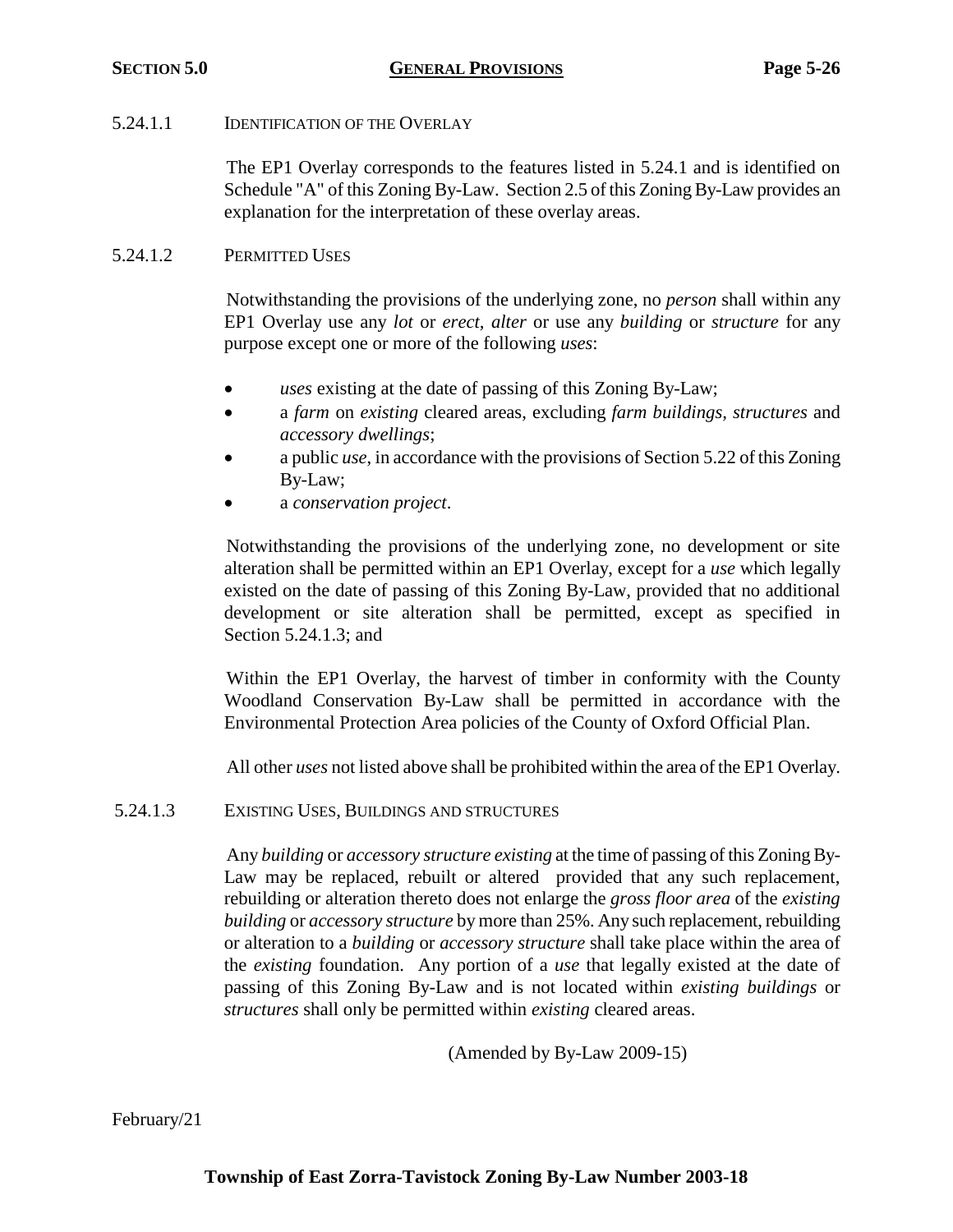Notwithstanding the above paragraph, a covered or uncovered deck, stoop and/or landing may be attached to a residential *dwelling* existing at the date of passing of this Zoning By-Law, or to any residential *dwelling* that has been replaced, rebuilt or otherwise altered in accordance with the above paragraph. Any such covered or uncovered deck, stoop and/or landing shall be constructed in accordance with Section 5.1 and shall not exceed  $23.2 \text{ m}^2$  (250.0 ft<sup>2</sup>) in area.

5.24.1.4 ALL OTHER ZONE PROVISIONS APPLY

All other zone provisions of the underlying zone shall continue to apply within the EP1 Overlay areas.

5.24.2 ENVIRONMENTAL PROTECTION 2 OVERLAY

The Environmental Protection 2 (EP2) Overlay shall apply to lands containing the following Provincially Significant Environmental Features which are identified in the County Official Plan:

Significant Valleylands Significant Woodlands Areas of Natural and Scientific Interest for the Life Sciences Significant Wildlife Habitat.

Fish Habitat consists of all watercourses, ponds, lakes and reservoirs within the Township.

5.24.2.1 IDENTIFICATION OF THE OVERLAY AND FISH HABITAT

The EP2 Overlay corresponds to the features listed in Section 5.24.2 and is identified on Schedule "A" of this Zoning By-Law. Section 2.5 of this Zoning By-Law provides an explanation for the interpretation of these overlay areas.

## 5.24.2.2 PERMITTED USES

Notwithstanding the provisions of the underlying zone, no *person* shall within any EP2 Overlay use any *lot* or *erect*, alter or use any *building* or *structure* for any purpose except one or more of the following *uses*:

- a public *use*, in accordance with the provisions of Section 5.22 of this Zoning By-Law, and authorized through an environmental assessment process;
- a *single detached dwelling* on a properly zoned *lot* of record created on or before April 17, 1979, in accordance with the permitted *uses* and provisions of the underlying zone;

(Amended by By-Law 2009-15)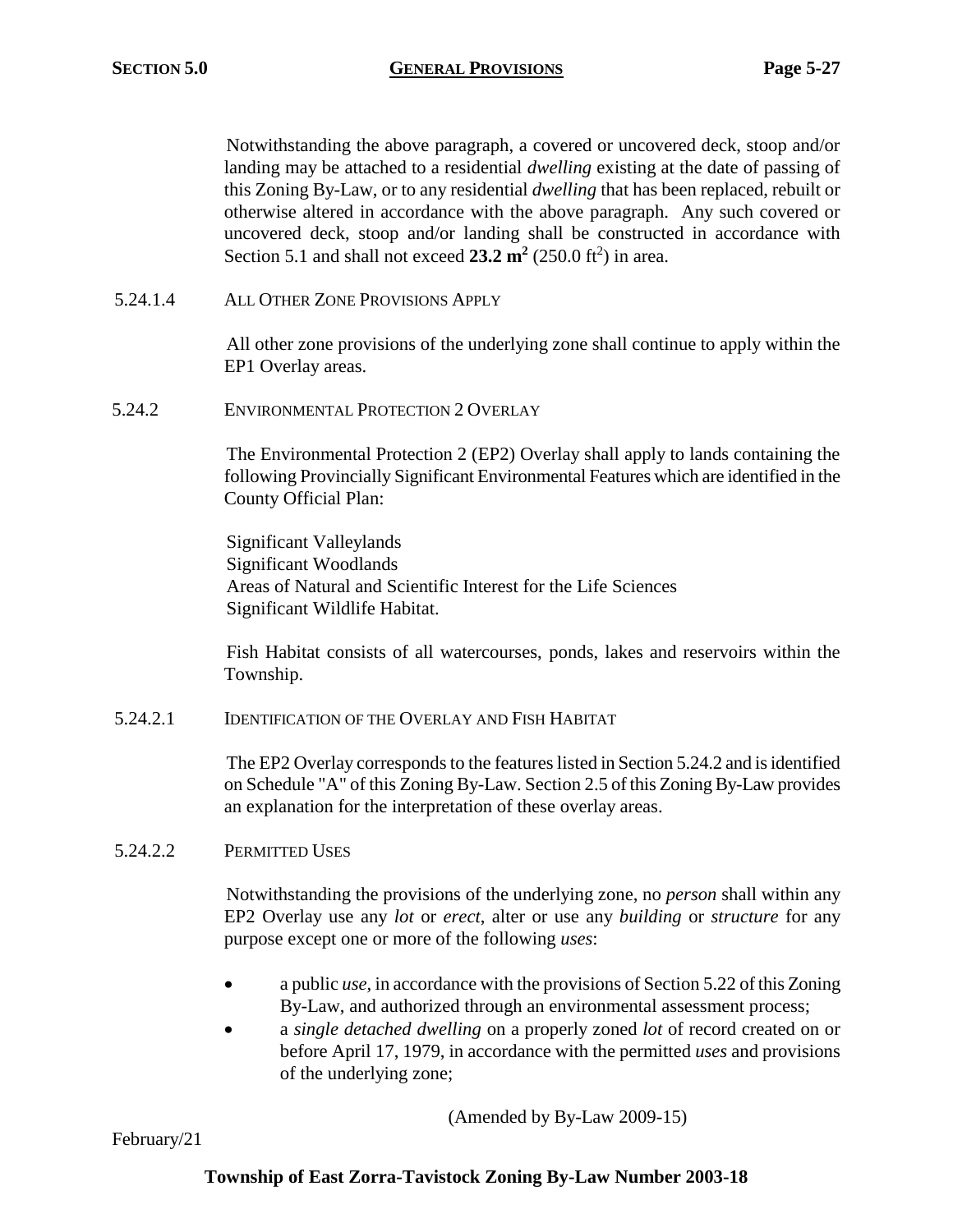- a *use* which legally existed on the date of passing of this Zoning By-Law, provided that no additional development or site alteration shall be permitted, except as specified in 5.22.2.3;
- a *single detached dwelling* on a *lot* which was part of a plan of subdivision registered or draft approved on or before April 17, 1979;
- a *farm* on *existing* cleared areas, excluding *farm buildings, structures* and *accessory dwellings*including the land application of nutrients, in accordance with the Nutrient Management Act;
- a *recreation trail*;
- a picnic area;
- a *conservation project***;**
- a *building* or *structure* used for flood or erosion control purposes, or for the management of the natural environment, as approved by the *Corporation*, the *County*, the Conservation Authority with jurisdiction and the Ministry of Natural Resources;
- a *passive use park* approved by the *Corporation* and the *County*, in consultation with the Conservation Authority with jurisdiction.

Within the EP2 Overlay, the harvest of timber, in conformity with the County Woodland Conservation By-Law shall be permitted in accordance with Environmental Protection Area policies of the County of Oxford Official Plan.

All other *uses* not explicitly listed above shall be prohibited within the area of the EP2 Overlay and Fish Habitat.

## 5.24.2.3 EXISTING USES, BUILDINGS AND STRUCTURES

Any *building* or *accessory structure* which legally *existing* at the time of passing of this Zoning By-Law may be replaced, rebuilt or altered thereto, after the passing of this Zoning By-Law provided that any such replacement, rebuilding or alteration thereto does not enlarge the *gross floor area* of the original *building* or *accessory structure* by more than 25%. Any such replacement, rebuilding or alteration to such a *building* or *accessory structure* shall take place within the area of the original *building* foundation. Any portion of a *use* that legally existed at the date of passing of this Zoning By-Law and is not located within an *existing building* or *structure* shall only be permitted within *existing* cleared areas.

# 5.24.2.4 ALL OTHER ZONE PROVISIONS APPLY

All other zone provisions of the underlying zone shall continue to apply within the EP2 Overlay and Fish Habitat areas.

(Amended by By-Law 2009-15)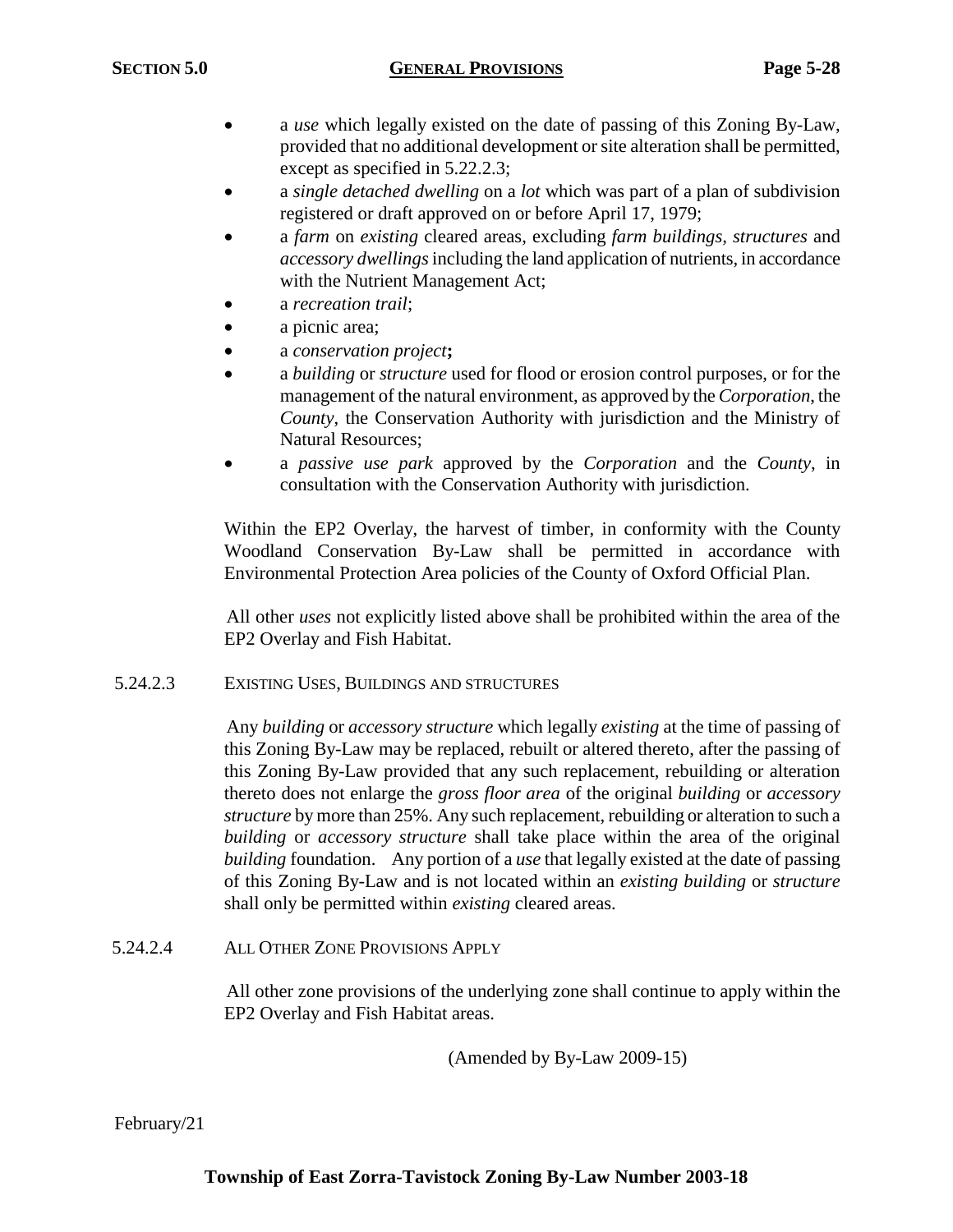5.24.3 DISTANCE FROM THE EP1 OVERLAY AND THE EP2 OVERLAY AND FISH HABITAT WHERE AN ENVIRONMENTAL IMPACT STATEMENT IS REQUIRED

> Development and site alteration and stock piling of materials within **120.0 m** (393.7 t) of the EP1 Overlay must comply with the Environmental Impact Study Requirements of the County of Oxford Official Plan.

> Notwithstanding the above, where a residential *use* exists within the EP1 Overlay or within **120.0 m** (393.7 ft) area adjacent to the EP1 Overlay, *buildings* and *structures* accessory to the said residential *uses* may be permitted within **120.0 m** (393.7 ft) of the EP1 Overlay without an EIS, in accordance with Section 5.1 and the Regulations for *Accessory uses* in Residential Zones contained in Table 5.1.1.3 of this Zoning By Law.

> Development, site alteration and stockpiling of materials within **50.0 m** (164 ft) of the EP2 Overlay or edge of Fish Habitat, except those *uses* permitted in Section 5.24.2.2, must comply with the Environmental Impact Study Requirements of the County of Oxford Official Plan.

> *Buildings* and *structures* accessory to a *single detached dwelling* or any residential *uses existing* within the EP2 Overlay or within **50.0 m** (164.0 ft) of the EP2 Overlay shall be permitted in accordance with Section 5.1 and the Regulations for accessory uses in Residential Zones contained in Table 5.1.1.3 of this Zoning By-Law.

## 5.24.3.1 PERMITTED USES

All of the *uses* of the underlying zone are permitted within the distances specified, subject to the provisions of an Environmental Impact Study undertaken by the applicant pursuant to the Environmental Impact Study policies of the County of Oxford Official Plan. Notwithstanding this provision, an Environmental Impact Study will not be required if an exemption is granted under the Environmental Impact Study policies of the County of Oxford Official Plan.

## 5.24.3.2 ZONE REQUIREMENTS

All other zone provisions of the underlying zone shall continue to apply within these areas, unless new provisions are recommended by the Environmental Impact Study. Where new provisions are recommended by an Environmental Impact Study, a zoning by-law amendment shall be required to incorporate such provisions into this Zoning By-Law.

(Amended by By-Law 2009-15)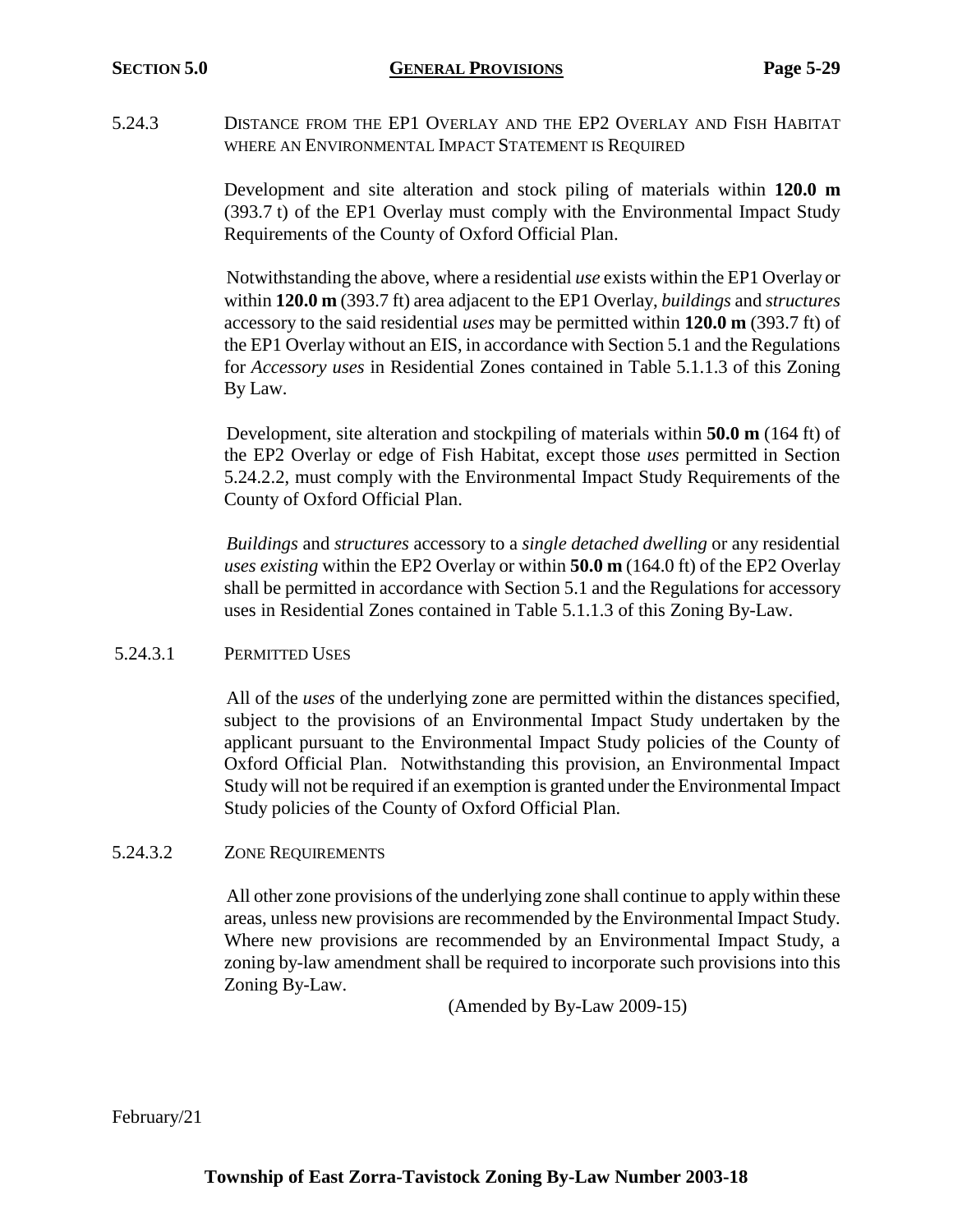# 5.25 **SITE PLAN CONTROL**

Where *uses* located within any of the zones described in this Zoning By-Law are also within an area designated by By-Law as being subject to Site Plan Control, pursuant to the Planning Act, R.S.O. 1990, as amended, such *uses* shall be subject to the provisions of the zone as well as any requirements of the Township of East Zorra-Tavistock's Site Plan Control By-Law and associated guidelines, as amended.

# 5.26 **SITES OF POTENTIAL ENVIRONMENTAL CONTAMINATION**

Sites of potential environmental contamination include sites presently or formerly used for industrial, utility or waste disposal, a *landfill site*, or a *salvage yard*. Known sites will be placed in a Holding Zone pursuant to Section 36 of the Planning Act, as amended. A zoning by-law amendment will be required to remove the "H" symbol.

# 5.27 **SLOPE AND EROSION HAZARD AREA RESTRICTIONS**

Notwithstanding the provisions of the underlying zone, no new *buildings* or *structures* shall be permitted within areas identified as being within the *one hundred year erosion limit* adjacent to ravines, river valleys and streams. Such erosion limits shall be established by the Conservation Authority with jurisdiction.

(Amended by By-Law 2009-15)

# 5.28 **SOURCEWATER PROTECTION AREAS**

## 5.28.1 IDENTIFICATION OF SOURCE PROTECTION AREAS

The Source Protection Overlays (SP1 and SP2), shown on Schedule "A" of this Zoning By-Law, identify the portions of the *Wellhead Protection Areas (WHPAs)* associated with the County's municipal drinking water supply wells where a drinking water threat, as prescribed by the *Clean Water Act*, 2006, can be a *significant drinking water threat.* The mapping of these areas in this Zoning By-Law reflects the WHPA mapping contained in the applicable Source Protection Plans, approved under the *Clean Water Act*, 2006.

The Source Protection Overlay 1 (SP1) applies to the portion of the WHPA closest to the wellhead, where the majority of the prescribed *significant drinking water threats* can occur. The Source Protection Overlay 2 (SP2) applies to the remainder of the WHPA, where only certain chemical and waste related *significant drinking water threats* can generally occur.

(Added by By-Law 2021-09)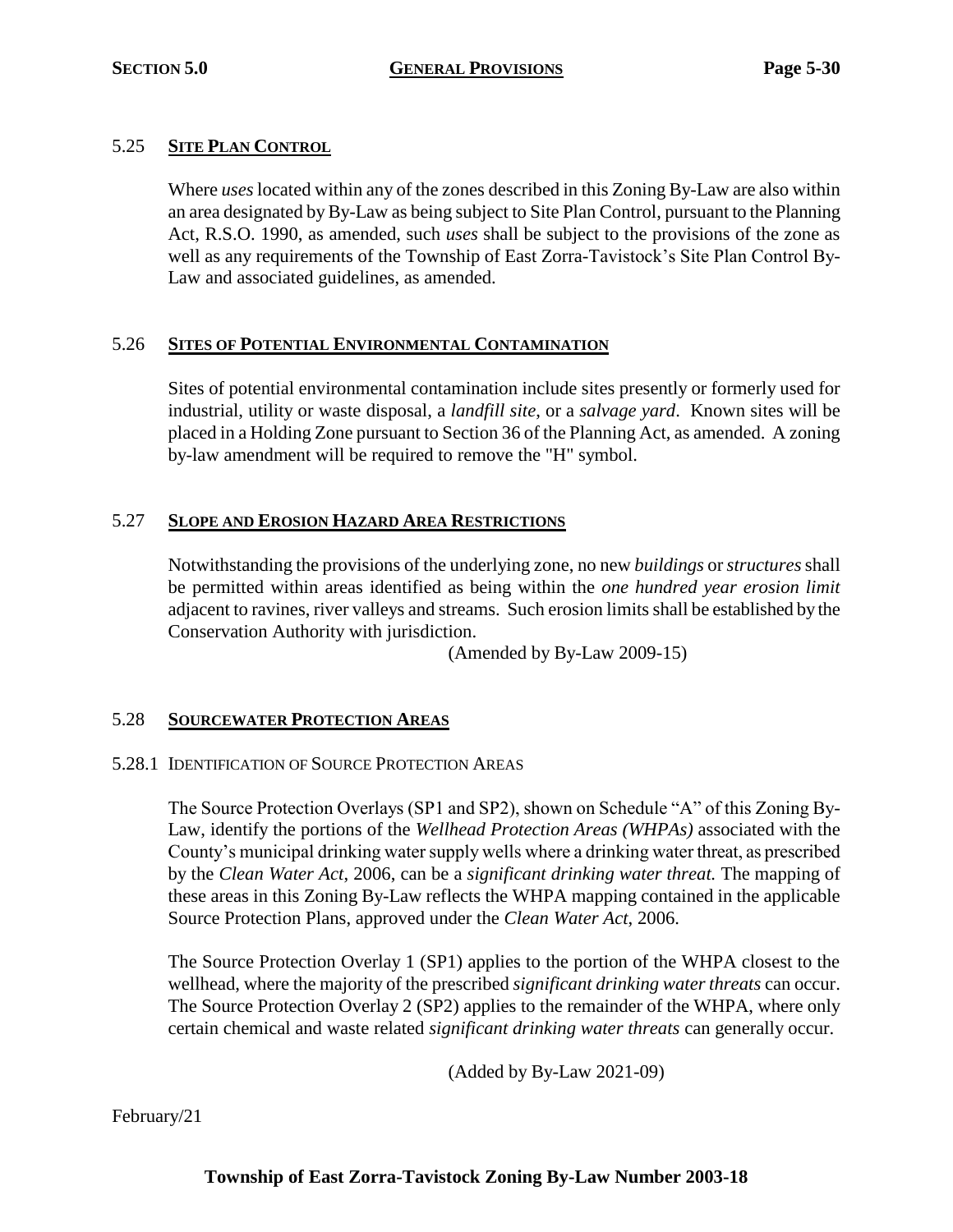## 5.28.2 PRESCRIBED DRINKING WATER THREATS

A list of drinking water threats, as prescribed under the *Clean Water Act*, 2006, is provided below for information purposes:

- Waste disposal sites within the meaning of Part V of the Environmental Protection Act;
- The establishment, operation or maintenance of a system that collects, stores, transmits, treats or disposes of sewage;
- The application of agricultural source material to land;
- The storage and/or management of agricultural source material;
- The application of non-agricultural source material to land;
- The handling and/or storage of non-agricultural source material;
- The application of commercial fertilizer to land;
- The handling and/or storage of commercial fertilizer;
- The application of pesticide to land;
- The handling and/or storage of pesticide;
- The application, handling and/or storage of road salt;
- The storage of snow;
- The handling and storage of fuel;
- The handling and storage of a dense non-aqueous phase liquid;
- The handling and storage of an organic solvent;
- The management of runoff that contains chemicals used in the de-icing of aircraft;
- An activity that takes water from an aquifer or a surface water body without returning the water taken to the same aquifer or surface water body;
- An activity that reduces the recharge of an aquifer; and
- The use of land as livestock grazing or pasturing land, an outdoor confinement area or farm-animal yard.

These prescribed drinking water threats can only be *significant drinking water threat*s under very specific circumstances, as established through the Clean Water Act and associated regulations.

Any land *use* or activity that is, or would be, a *significant drinking water threat* must conform with all applicable Source Protection Plan policies and, as such, may be prohibited, restricted or otherwise regulated by those polices despite any *use*s *permitted* by the zoning by-law. The SPP policies generally prohibit the establishment of new *significant drinking water threats*.

# 5.28.3 USE PROHIBITIONS AND RESTRICTIONS IN SOURCE PROTECTION OVERLAYS 1 & 2

Notwithstanding the *permitted use*s of the underlying zone, no new *use*, *building* and/or *structure* that requires the issuance of a Building Permit and/or an approval under the Planning Act shall be *permitted* within the Source Protection Overlays 1 (SP1) or 2 (SP2) unless a notice, in accordance with Section 59 of the Clean Water Act*,* 2006, has been issued by the *Risk Management Official* in relation to such building permit or approval.

February/21 (Added by By-Law 2021-09)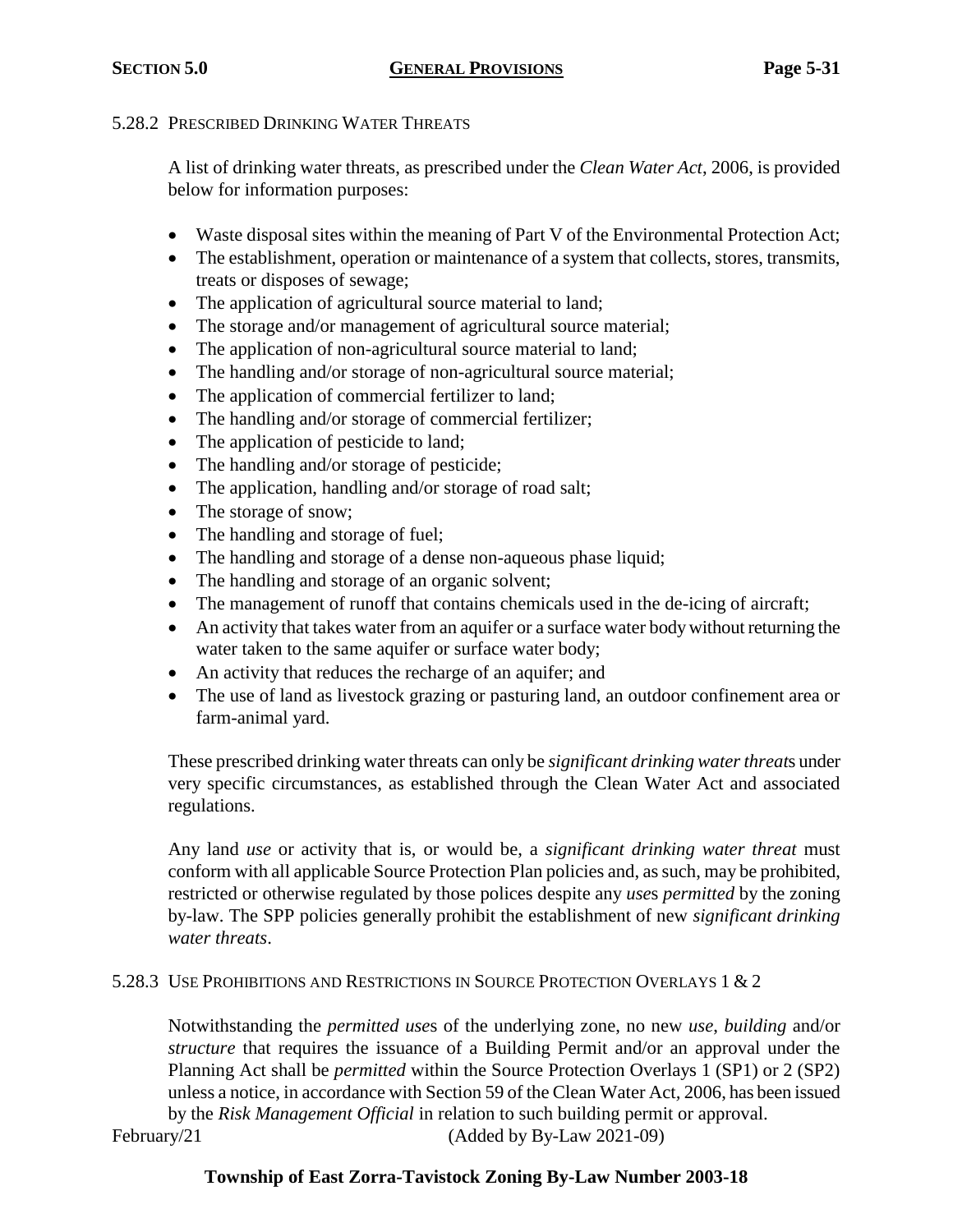This notice requirement shall not apply to a new *use*, *building* and/or *structure* that is exclusively residential or where the *Risk Management Official* has provided written guidance specifying the situations in which the Building Official is *permitted* to make the determination as to whether a Section 59 notice is required, and they have determined that such notice is not required in accordance with that guidance.

## 5.28.4 SEPTIC SYSTEMS AND HOLDING TANKS WITHIN SOURCE PROTECTION OVERLAY 1 (SP1)

Notwithstanding the *permitted use*s of the underlying zone, any *use*, building and/or structure that would require a new *septic system and/or holding tank* shall be prohibited within a Source Protection Overlay 1 (SP1). This prohibition shall not apply to a new *septic systems and/or holding tank* that is required for a municipal water supply well. For the purposes of this provision the term 'new' shall have the same meaning as in the applicable Source Protection Plan. The Risk Management Official shall make the final determination as to whether a *use*, *building* or *structure* to be serviced by an *septic system and/or holding tank* is prohibited in accordance with this provision and corresponding Source Protection Plan policies. This provision shall in no way supersede the requirement to connect to full municipal services, where available, as set out in Section 5.17 of this By-Law. (Added by By-Law 2021-09)

## 5.29 **STREET FRONTAGE REQUIRED**

No *building* or *structure* shall be *erected, altered* or enlarged on any *lot* which does not have *lot frontage* on an *improved street* required for the zone which applies to the *lot*.

## 5.30 **STORAGE OR PARKING OF RECREATIONAL VEHICLES IN RESIDENTIAL ZONES**

- 5.30.1 No *person* shall in any Residential Zone *use* any *lot* for the parking or storage of any *recreational vehicle* except in accordance with the following provisions:
- 5.30.2 The owner or occupant of any *lot*, *building* or *structure* in any Residential Zone may store or park not more than two *recreational vehicles* provided such *recreational vehicles* do not exceed **9.0 m** (29.5 ft) in total length.
- 5.30.3 The *recreational vehicle* must be stored within a detached or attached *private garage* or *carport* or in the *rear yard* or the *interior side yard* provided that such *recreational vehicle* is located no closer than **1.0 m** (3.3 ft) to the *rear lot line* or *interior side lot line*.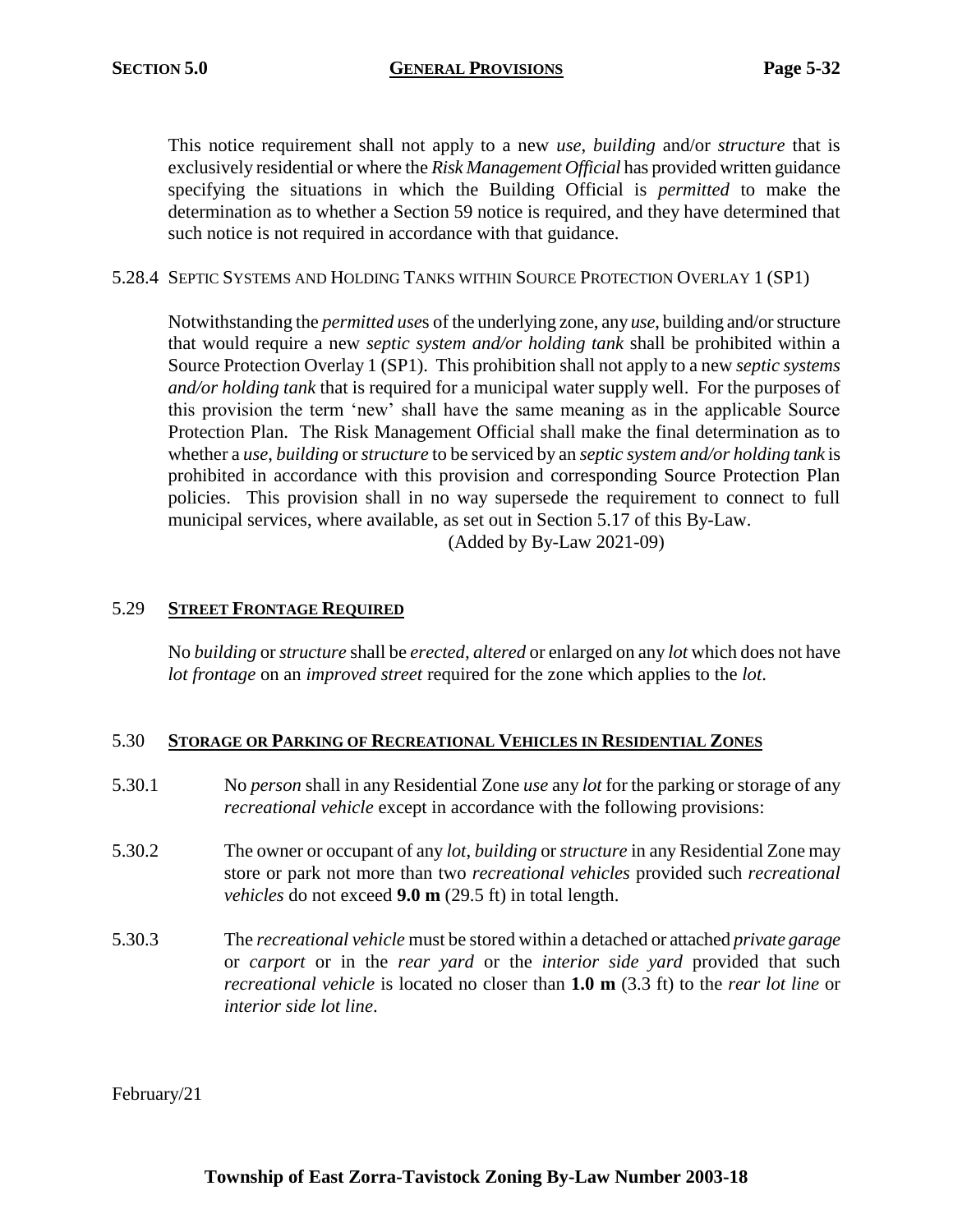## 5.30.4 TEMPORARY STORAGE

Notwithstanding the provisions of Section 5.30.3 of this Zoning By-Law, the owner or occupant of any *lot* in a Residential Zone may store or park not more than two *recreational vehicles* that do not exceed **9.0 m** (29.5 ft) in total length in the *front yard* of such *lot* for a total period of not more than 72 hours in one calendar month.

5.30.5 FULLY ENCLOSED

Notwithstanding the provisions of subsection 5.30.1 of this Zoning By-Law, the limitations imposed therein shall not restrict the number of such *recreational vehicles* that are fully enclosed within a detached or attached *private garage*.

## 5.30.6 OCCUPANCY

No *recreational vehicle* as defined in this Zoning By-Law shall be used for permanent home occupancy while stored on any *lot*.

## 5.31 **THROUGH LOTS**

Where a *lot* which is not a *corner lot* has frontage on more than one *street*, the *setback* and *front yard* requirements contained herein shall apply on each *street* in accordance with the provisions of the zone or zones in which such *lot* is located.

## 5.32 **YARD, SETBACK AND HEIGHT - PERMITTED ENCROACHMENTS**

## 5.32.1 PERMITTED PROJECTIONS INTO REQUIRED YARDS

Notwithstanding the *yard* requirements established in this Zoning By-Law, the following projections are permitted from a main *building* in accordance with the provisions set out in Table 5.32.1.

| <b>TABLE 5.32.1 - PERMITTED PROJECTIONS INTO REQUIRED YARDS</b>                                                                                               |                                               |                                                               |                                                                                 |  |
|---------------------------------------------------------------------------------------------------------------------------------------------------------------|-----------------------------------------------|---------------------------------------------------------------|---------------------------------------------------------------------------------|--|
| Structure                                                                                                                                                     | Yard in Which<br>Projection<br>Permitted      | <b>Maximum Projection</b><br>Permitted into Required<br>Yards | Minimum Setback<br><b>Between Projection</b><br>and Lot Line                    |  |
| Steps providing<br>access to ground<br>floor, uncovered and<br>unenclosed decks,<br>balconies, stoops or<br>landings not<br>exceeding one storey<br>in height | Front<br>Rear<br><i>Interior side</i><br>yard | No limit<br>No limit<br>No limit                              | $5.0 \text{ m}$ (16.4 ft)<br>1.2 m $(3.9 \text{ ft})$<br>$0.6 \text{ m}$ (2 ft) |  |
| Ramp used for<br>accessibility access                                                                                                                         | A11                                           | None                                                          | None                                                                            |  |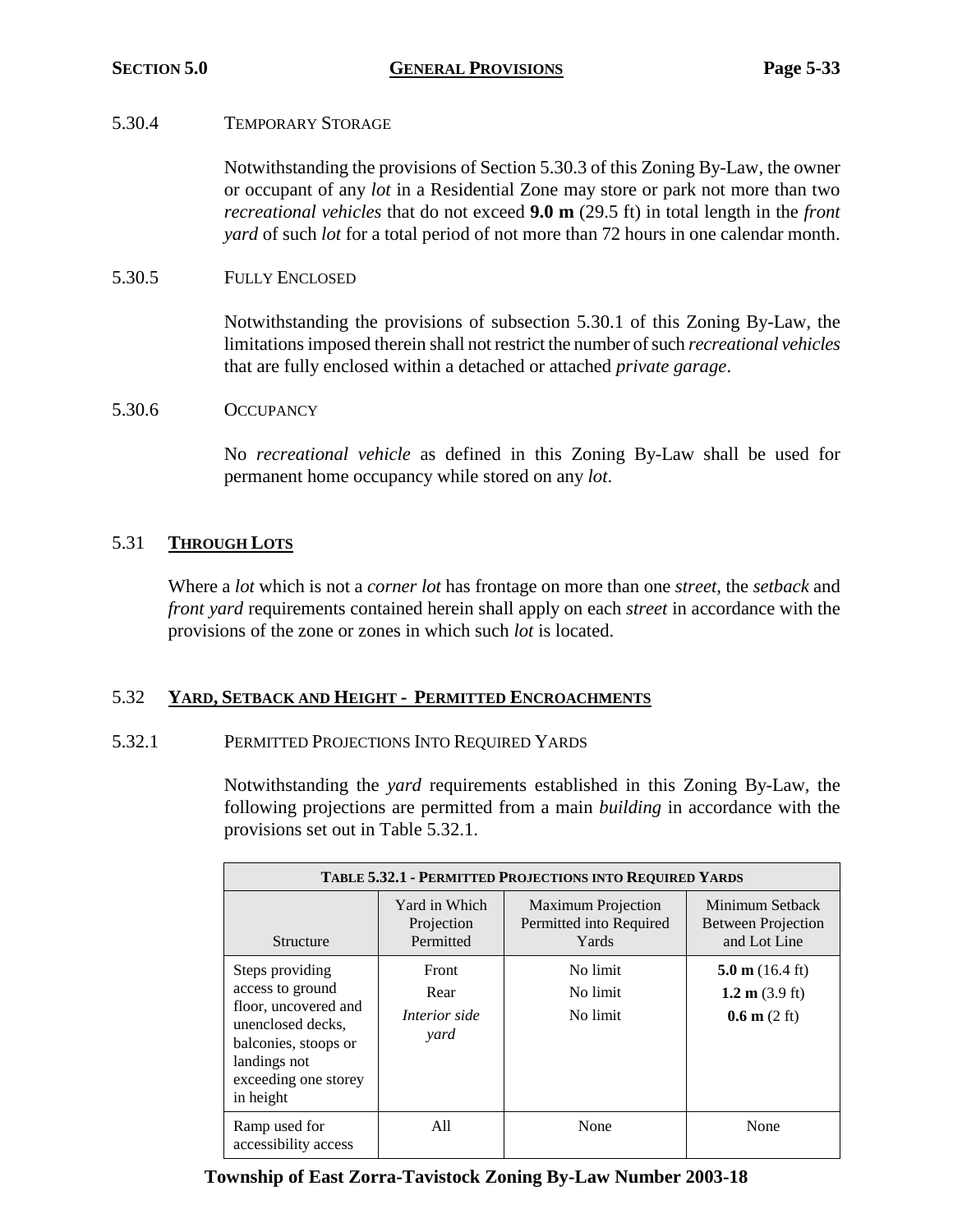| TABLE 5.32.1 - PERMITTED PROJECTIONS INTO REQUIRED YARDS                                             |                                          |                                                               |                                                              |
|------------------------------------------------------------------------------------------------------|------------------------------------------|---------------------------------------------------------------|--------------------------------------------------------------|
| Structure                                                                                            | Yard in Which<br>Projection<br>Permitted | <b>Maximum Projection</b><br>Permitted into Required<br>Yards | Minimum Setback<br><b>Between Projection</b><br>and Lot Line |
| Covered decks.<br>stoops or landings<br>not exceeding one<br>storey in height                        | Front<br>Rear                            | 1.5 m $(4.9 \text{ ft})$<br>No limit                          | 4.0 m $(13.1 \text{ ft})$<br>4.0 m $(31.1 \text{ ft})$       |
| Sills, cornices,<br>pilasters, chimneys,<br>eaves, gutters, and<br>similar architectural<br>features | A11                                      | $0.6 \text{ m}$ (2 ft)                                        | None                                                         |
| Fire escapes, steps<br>providing access<br>above ground floor<br>and balconies above<br>ground floor | Rear Yard<br>Side Yard                   | 1.2 m $(3.9 \text{ ft})$<br>1.2 m $(3.9 \text{ ft})$          | None<br>None                                                 |
| Bay windows                                                                                          | Front & Rear                             | 1.0 $m$ (3.3 ft)                                              | None                                                         |
| Fire escapes, steps<br>providing access<br>above ground floor<br>and balconies above<br>ground floor | Rear<br>Side Yards                       | 1.0 m $(3.3 \text{ ft})$<br>1.0 m $(3.3 \text{ ft})$          | None<br>None                                                 |

<sup>(</sup>Amended by By-Law 2009-15) (Amended by By-Law 2021-09)

- 5.32.1.1 Notwithstanding the provisions of Section 5.32.1 the following provisions shall also apply:
	- i) No projection is permitted into a required *parking area* or *driveway*;
	- ii) In a zone in which the *yard setbacks* for the main *building* are less than the minimum *yard setbacks* required by Table 5.32.1 for such structures, then they may be *erected* in accordance with *setback* requirements for the main *building*, unless otherwise noted in this Zoning By-Law; and
	- iii) No part of any *building* or *structure* on any *lot* shall project beyond any *lot* line or *street line* of such *lot*, except in the case of a projection beyond a *street line*, where an encroachment permit has been approved for such projection by the Township of East Zorra-Tavistock or, in the case of a *County Road*, the County of Oxford.

(Amended by By-Law 2009-15)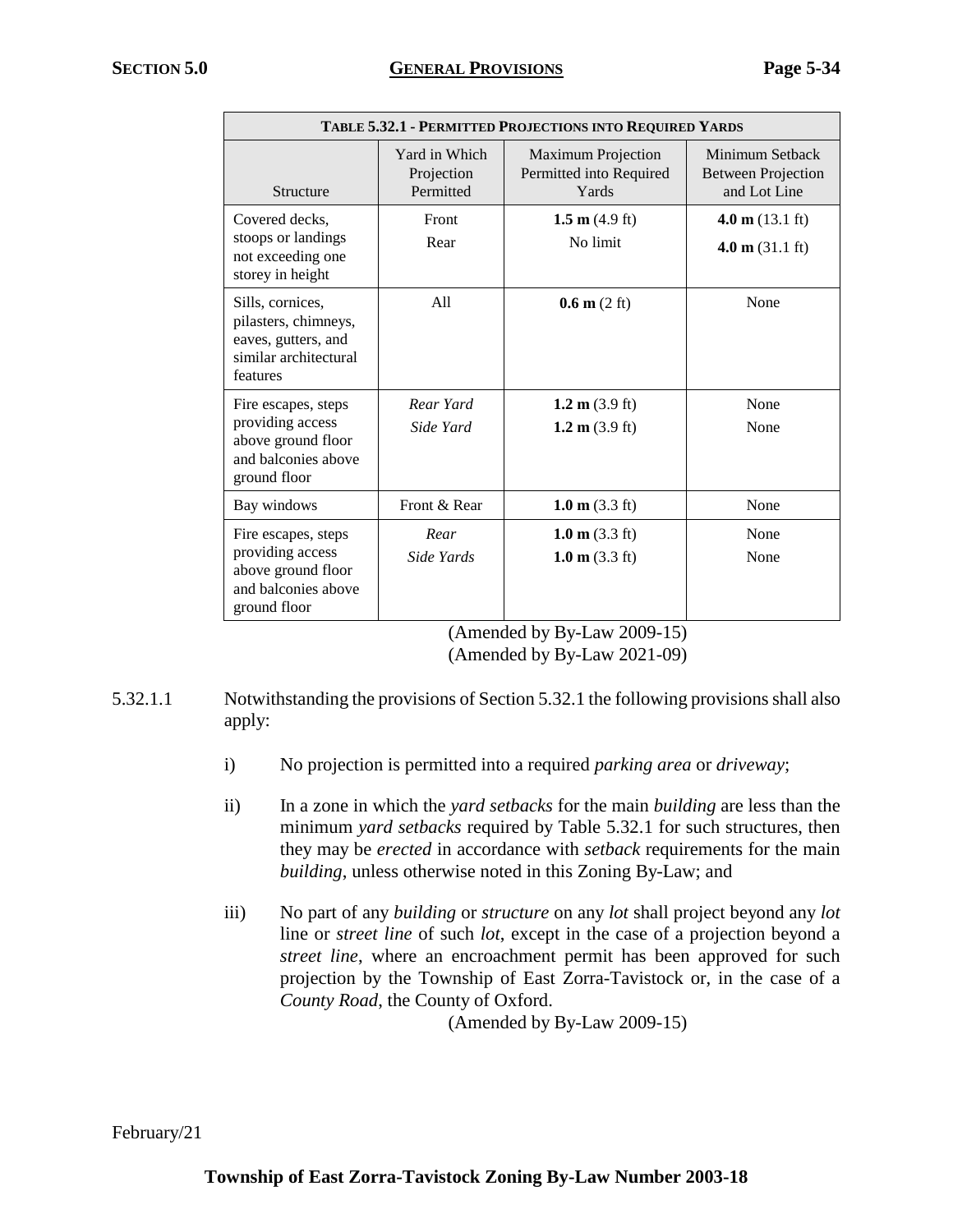## 5.32.2 HEIGHT EXCEPTIONS

The *height* provision of this Zoning By-Law shall not apply to prevent the *erection*  and/or use of the following *uses*, in zones where such *uses* are associated, and provided that such features are *erected* only to such *heights* as is necessary to accomplish their purpose:

- A church spire, steeple or belfry;
- A cupola, dome or other ornamental structure;
- A flag pole;
- A clock tower or bell tower;
- A chimney or smoke stack;
- A firewall;
- A lightening rod or weathervane;
- A skylight; elevator penthouse, water tank, mechanical penthouse or other heating, cooling or ventilation equipment, or structure enclosing such features;
- A *communications structure*;
- A radio or television antennae;
- A feedmill, commercial grain elevator or silo;

(Amended by By-Law 2009-15)

## 5.32.3 BUILDING IN BUILT-UP AREA

Notwithstanding the *yard* or *setback* provisions of this Zoning By-Law to the contrary, where a *dwelling unit*, *accessory use*, or commercial *use* in a Residential or Village Zone is to be *erected* in a built-up area where there is an *established building line* such *dwelling unit*, *accessory use*, or commercial *use* may be *erected* closer to the *street line* or the centre line of the *street*, as the case may be, than required by this Zoning By-Law provided such *dwelling unit*, *accessory use* or commercial *use* is not *erected* closer to the *street line* or to the centre line of the *street*, as the case may be, than the *established building line* on the date of passing this Zoning By-Law.

# 5.33 **WAYSIDE SAND OR GRAVEL PITS**

# 5.33.1 WHERE PERMITTED

*Wayside sand* or *gravel pits* are permitted in all zones outside of designated settlements, as defined in subsection 2.7.2.1 of the By-Law and outside of the EP1 and EP2 Overlays as shown on Schedule "A" of this Zoning By-Law.